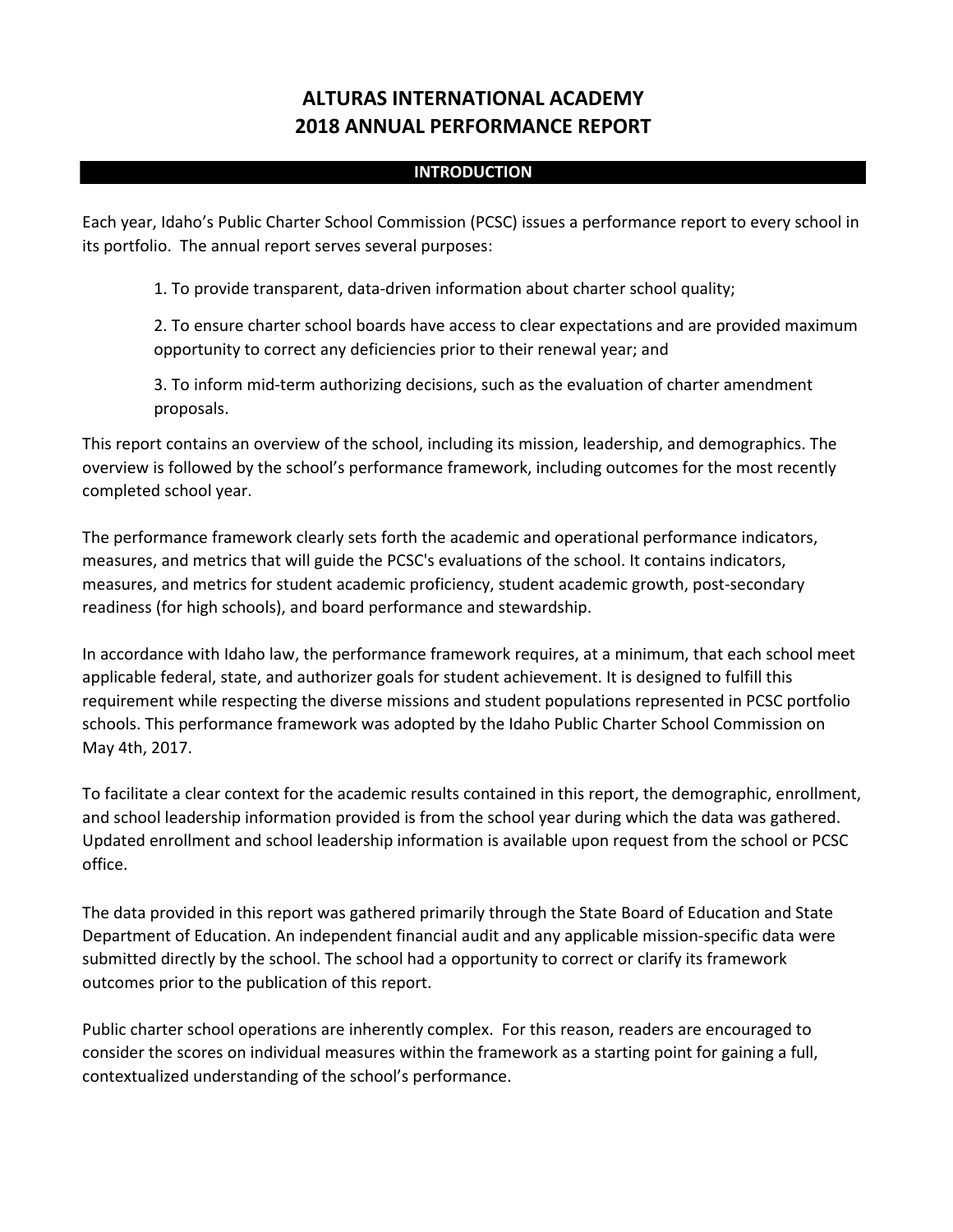### **PERFORMANCE FRAMEWORK STRUCTURE**

The academic section comprises the primary indicators on which most renewal or non-renewal decisions are based. The mission-specific, operational, and financial sections contribute additional indicators that are, except in cases of egregious failure to meet standards, considered secondary.

| <b>Academic</b>         | The academic section focuses on quantitative academic outcomes. It reflects the<br>PCSC's commitments to considering schools' performance in the context of their<br>communities and student populations. Although some results may not be made<br>publically available in certain cases, in order to protect individually identifiable student<br>information, the PCSC may still use this information for purposes of making authorizing<br>decisions.  |
|-------------------------|-----------------------------------------------------------------------------------------------------------------------------------------------------------------------------------------------------------------------------------------------------------------------------------------------------------------------------------------------------------------------------------------------------------------------------------------------------------|
| <b>Mission-Specific</b> | The mission-specific section provides an opportunity for meaningful acknowledgement<br>of schools' achievements that are not reflected elsewhere in the framework. These<br>measures may be academic or non-academic in nature, but must be objective and data-<br>driven. Mission-specific measures are generally optional; however, inclusion of certain<br>mission-specific measures may be required as a condition of the performance<br>certificate. |
| <b>Operational</b>      | The operational section considers whether schools are operating in compliance with<br>federal and state law, authorizer requirements, and the provisions of their<br>performance certificates.                                                                                                                                                                                                                                                            |
| <b>Financial</b>        | The financial section evaluates the near-term and long-term financial status of the<br>school. Schools with management contracts containing deficit protection clauses may<br>be exempted from these indicators.                                                                                                                                                                                                                                          |

## **ACCOUNTABILITY DESIGNATIONS**

Calculation of the percentage of eligible points earned for each school determines that school's accountability designation in each section. The accountability designations, in turn, guide authorizing decisions. The PCSC will consider contextual factors affecting a school's accountability designations when making authorizing decisions.

| <b>Honor</b>         | Schools achieving at this level in all sections are guaranteed renewal. Replication and<br>expansion proposals are likely to succeed.                                                                                                          |
|----------------------|------------------------------------------------------------------------------------------------------------------------------------------------------------------------------------------------------------------------------------------------|
| <b>Good Standing</b> | Schools achieving at this level in the academic section will be recommended for<br>renewal; however, conditional renewal may be recommended if outcomes in other<br>sections are poor. Replication and expansion proposals will be considered. |
| Remediation          | Schools achieving at this level in the academic section may be recommended for non-<br>renewal or conditional renewal, particularly if outcomes in other sections are poor.<br>Replication and expansion proposals are unlikely to succeed.    |
| <b>Critical</b>      | Schools achieving at this level in the academic section face a strong likelihood of non-<br>renewal, particularly if outcomes in other sections are also poor. Replication and<br>expansion proposals will not be considered.                  |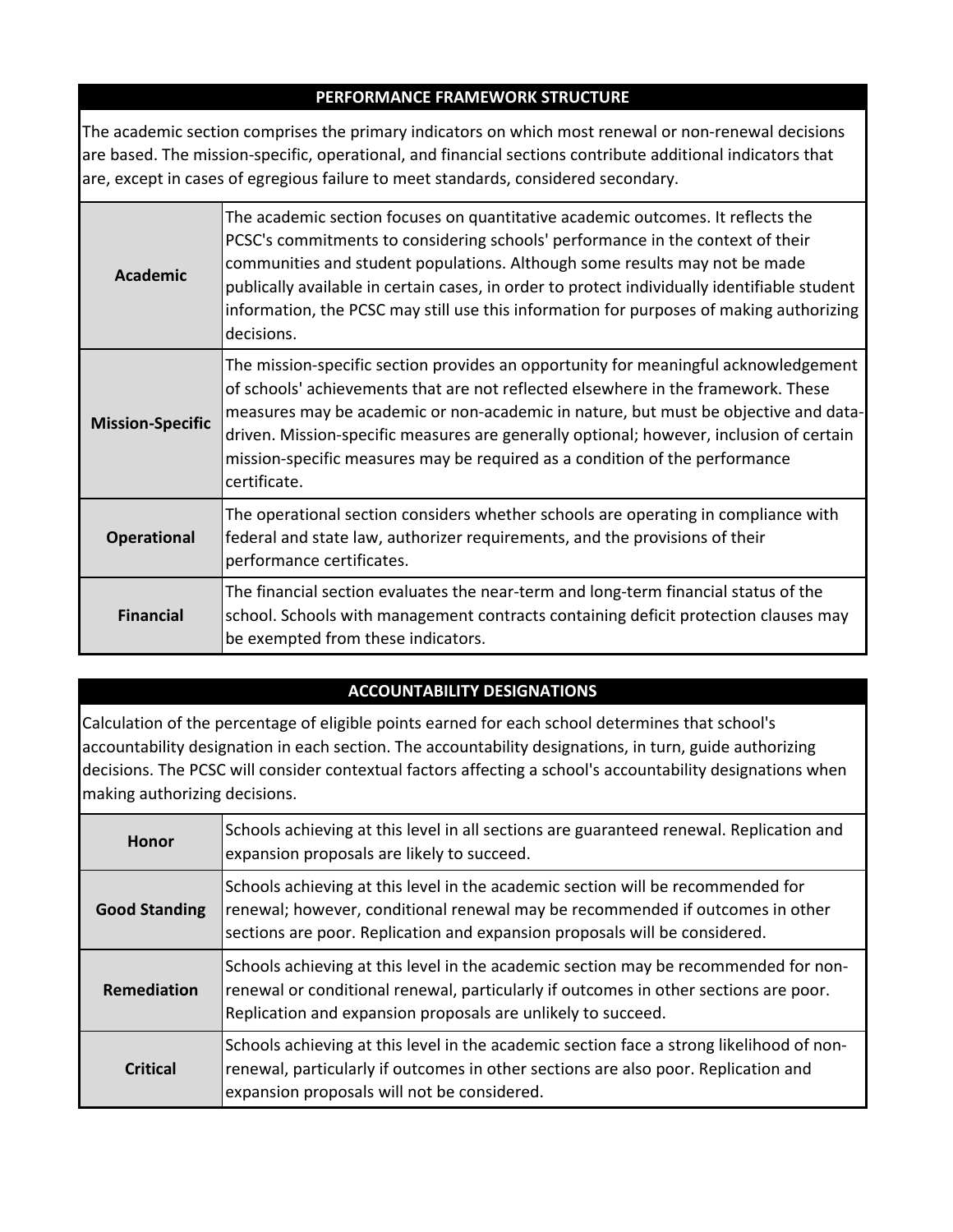|                              | <b>SCHOOL OVERVIEW</b>                                                                                                                                                                                                                                                                                                                                                                                                                                                                                                                                                                                                                                                                                                                                                                                                                                                                                                                                                                                                                                                                                                                                                                                              |                            |                                                                                                                                                                                               |  |  |  |  |
|------------------------------|---------------------------------------------------------------------------------------------------------------------------------------------------------------------------------------------------------------------------------------------------------------------------------------------------------------------------------------------------------------------------------------------------------------------------------------------------------------------------------------------------------------------------------------------------------------------------------------------------------------------------------------------------------------------------------------------------------------------------------------------------------------------------------------------------------------------------------------------------------------------------------------------------------------------------------------------------------------------------------------------------------------------------------------------------------------------------------------------------------------------------------------------------------------------------------------------------------------------|----------------------------|-----------------------------------------------------------------------------------------------------------------------------------------------------------------------------------------------|--|--|--|--|
| <b>Mission Statement</b>     | Alturas International Academy promotes academic distinction, while empowering<br>students to be principled and intellectual leaders as they explore, create, investigate, and<br>analyze in a safe, engaged, collaborative environment that inspires them to make a<br>genuine difference in their local and global community.                                                                                                                                                                                                                                                                                                                                                                                                                                                                                                                                                                                                                                                                                                                                                                                                                                                                                      |                            |                                                                                                                                                                                               |  |  |  |  |
| <b>Key Design Elements</b>   | The School shall implement and maintain the following essential design elements of its<br>educational program:<br>•Teachers practice diversification in multi-age classrooms. Educators grow students from<br>their academic levels, not their grade levels. Students will be empowered to learn, grow,<br>lead, and take responsibility for their learning.<br>. Students are taught at their instructional levels but also mentor and support each other<br>in project-based learning. Teachers utilize a variety of methods and tools while teaching in<br>small groups at instructional levels to ensure that each student has measurable academic<br>growth each year.<br>topically diverse, teaching students to be caring members of a global community.<br>•Teacher performance is measured by their ability to improve student academic growth,<br>their growing expertise in diversification teaching, and how they work together to create<br>innovative lesson plans.<br>•Students are taught to be leaders by teaching and learning from their peers. This is done<br>through working in groups where they make plans, set goals, assign tasks, present their<br>work, mentor, and empower each other. |                            | . International Baccalaureate and the Idaho State Standards will be utilized hand in hand to<br>teach students to apply knowledge and skills across disciplines. Curriculum is culturally and |  |  |  |  |
| <b>School Location</b>       | 151 N Ridge Avenue<br>Idaho Falls, ID 83402                                                                                                                                                                                                                                                                                                                                                                                                                                                                                                                                                                                                                                                                                                                                                                                                                                                                                                                                                                                                                                                                                                                                                                         | <b>School Phone</b>        | 208-522-5145                                                                                                                                                                                  |  |  |  |  |
| <b>Surrounding District</b>  | All of Idaho Falls School District, Bonneville School District, and Shelley School District.                                                                                                                                                                                                                                                                                                                                                                                                                                                                                                                                                                                                                                                                                                                                                                                                                                                                                                                                                                                                                                                                                                                        |                            |                                                                                                                                                                                               |  |  |  |  |
| <b>Opening Year</b>          | 2016                                                                                                                                                                                                                                                                                                                                                                                                                                                                                                                                                                                                                                                                                                                                                                                                                                                                                                                                                                                                                                                                                                                                                                                                                |                            |                                                                                                                                                                                               |  |  |  |  |
| <b>Current Term</b>          | February 11, 2016 - June 30, 2019                                                                                                                                                                                                                                                                                                                                                                                                                                                                                                                                                                                                                                                                                                                                                                                                                                                                                                                                                                                                                                                                                                                                                                                   |                            |                                                                                                                                                                                               |  |  |  |  |
| <b>Grades Served</b>         | $K-8$                                                                                                                                                                                                                                                                                                                                                                                                                                                                                                                                                                                                                                                                                                                                                                                                                                                                                                                                                                                                                                                                                                                                                                                                               |                            |                                                                                                                                                                                               |  |  |  |  |
| <b>Enrollment (Approved)</b> | 588                                                                                                                                                                                                                                                                                                                                                                                                                                                                                                                                                                                                                                                                                                                                                                                                                                                                                                                                                                                                                                                                                                                                                                                                                 | <b>Enrollment (Actual)</b> | 393                                                                                                                                                                                           |  |  |  |  |

| <b>SCHOOL LEADERSHIP</b> |               |  |  |  |  |  |
|--------------------------|---------------|--|--|--|--|--|
| Jared Allen              | Chairman      |  |  |  |  |  |
| <b>Candise Gilbert</b>   | President     |  |  |  |  |  |
| <b>Collin Hunter</b>     | Treasurer     |  |  |  |  |  |
| Christine Ogden          | Member        |  |  |  |  |  |
| Katie Davenport          | Member        |  |  |  |  |  |
| Angey Lybbert            | Member        |  |  |  |  |  |
| <b>Heath Bowen</b>       | Member        |  |  |  |  |  |
| Callie Hatch             | Member        |  |  |  |  |  |
| <b>Brian Bingham</b>     | Administrator |  |  |  |  |  |

| <b>STUDENT DEMOGRAPHICS</b>        |               |              |                    |                    |  |  |  |  |
|------------------------------------|---------------|--------------|--------------------|--------------------|--|--|--|--|
|                                    | <b>School</b> | <b>State</b> | <b>Surrounding</b> | <b>Neighboring</b> |  |  |  |  |
| Non-White                          | 12%           | 25%          | 28%                | N/A                |  |  |  |  |
| <b>Limited English Proficiency</b> | 1%            | 6%           | 7%                 | N/A                |  |  |  |  |
| <b>Special Needs</b>               | 10%           | 10%          | 11%                | N/A                |  |  |  |  |
| <b>Free and Reduced Lunch</b>      | 0%            | 47%          | 46%                | N/A                |  |  |  |  |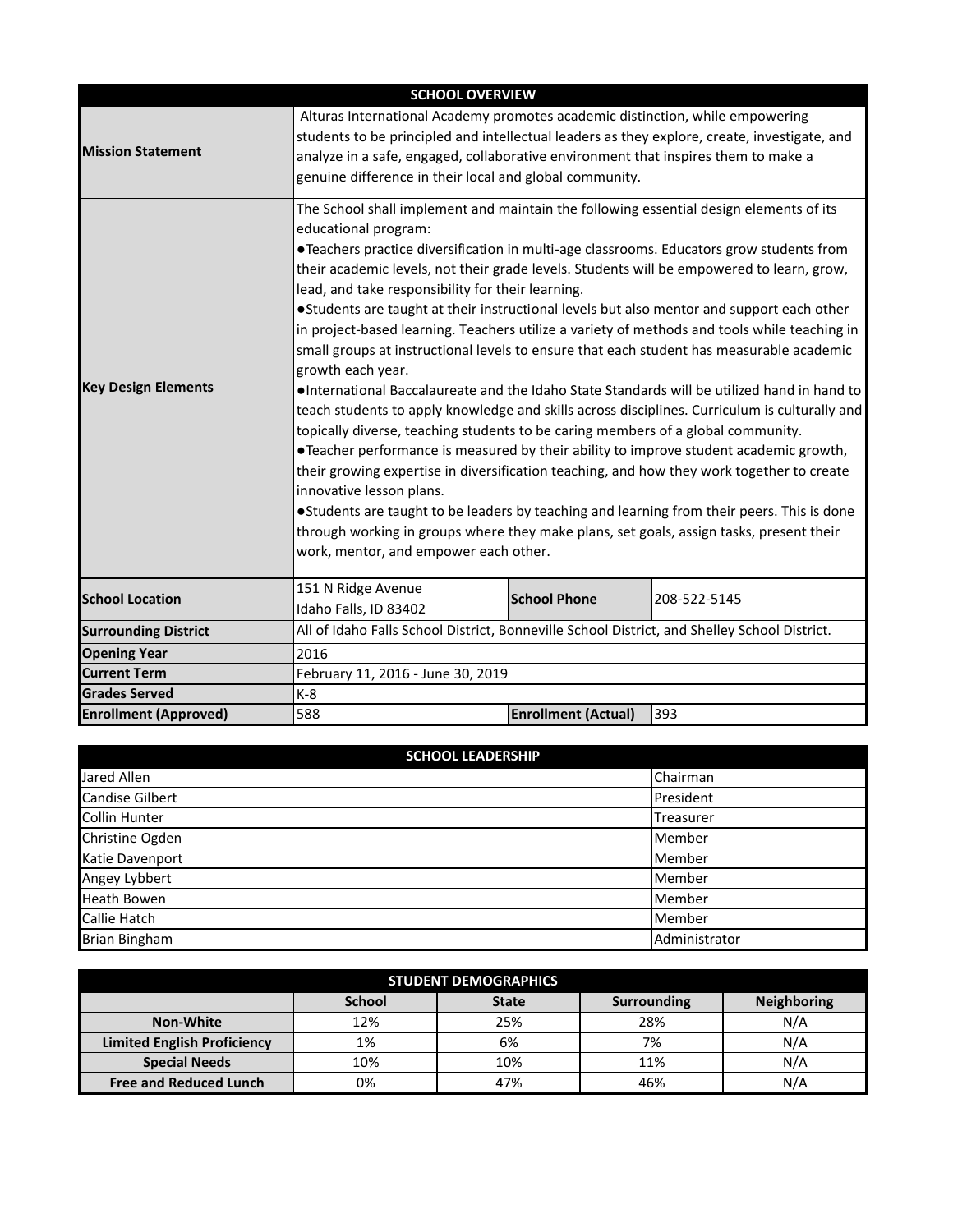| <b>ISAT PROFICIENCY RATES</b>                                                    |     |
|----------------------------------------------------------------------------------|-----|
| Percentage of students meeting or exceeding proficiency in Math                  | 48% |
| Percentage of students meeting or exceeding proficiency in English Language Arts | 57% |
| Percentage of students meeting or exceeding proficiency in Science               | 65% |

| GO-ON RATE (Post-secondary enrollment within 12 months of graduation) |  |
|-----------------------------------------------------------------------|--|
|                                                                       |  |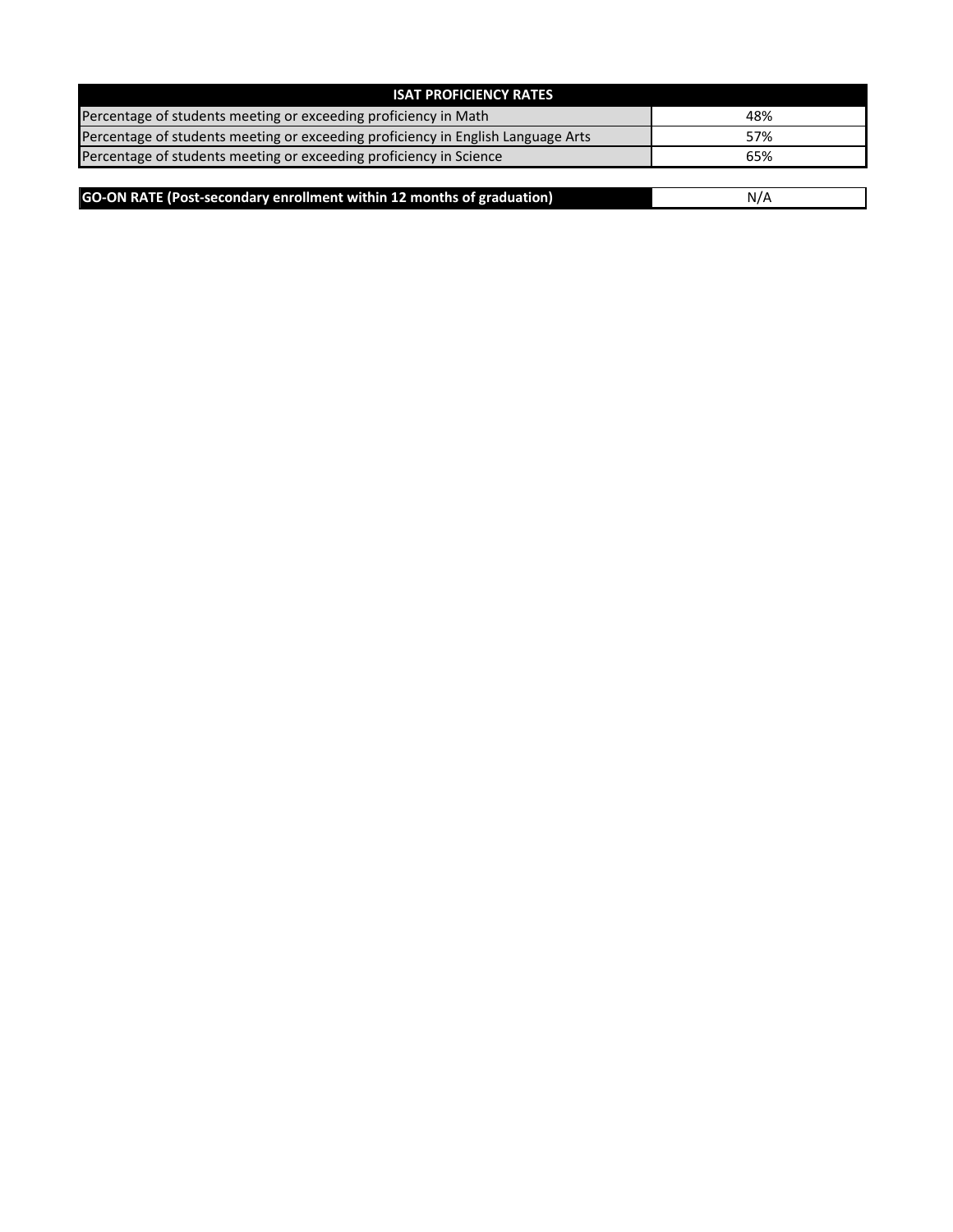| <b>ACADEMIC</b>                        | <b>Measure</b> | <b>Points</b><br>Possible | <b>Points</b><br>Earned | <b>Points</b><br>Possible | <b>Points</b><br>Earned | <b>Points</b><br>Possible | <b>Points</b><br>Earned | <b>Points</b><br>Possible | <b>Points</b><br>Earned |
|----------------------------------------|----------------|---------------------------|-------------------------|---------------------------|-------------------------|---------------------------|-------------------------|---------------------------|-------------------------|
|                                        |                | K-8                       | K-8                     | $9 - 12$                  | $9 - 12$                | $K-12$                    | $K-12$                  | <b>Alternative</b>        | <b>Alternative</b>      |
| <b>State Proficiency Comparison</b>    | 1a             | 50                        |                         | 50                        | $\mathbf{0}$            | 50                        | 0                       |                           |                         |
|                                        | 1 <sub>b</sub> | 50                        |                         | 50                        | $\mathbf{0}$            | 50                        |                         |                           |                         |
| <b>District Proficiency Comparison</b> | 2a             | 50                        |                         | 50                        | $\mathbf{0}$            | 50                        |                         | 50                        | 0                       |
|                                        | 2 <sub>b</sub> | 50                        |                         | 50                        | $\mathbf{0}$            | 50                        |                         | 50                        | $\Omega$                |
| <b>Criterion-Referenced Growth</b>     | 3a             | 100                       |                         |                           |                         | 50                        |                         |                           |                         |
|                                        | 3 <sub>b</sub> | 100                       |                         |                           |                         | 50                        |                         |                           |                         |
| Norm-Referenced Growth                 | 4a             |                           |                         | 100                       | $\mathbf{0}$            | 50                        | $\Omega$                | 50                        | $\Omega$                |
|                                        | 4 <sub>b</sub> |                           |                         | 100                       | $\mathbf{0}$            | 50                        |                         | 50                        |                         |
| Post-Secondary Readiness               | 5a             |                           |                         | 125                       | $\mathbf{0}$            | 125                       | 0                       | 100                       |                         |
| <b>Total Academic Points</b>           |                | 400                       | 243                     | 525                       | $\Omega$                | 525                       | $\Omega$                | 300                       | $\Omega$                |
| % of Academic Points                   |                |                           | 61%                     |                           | 0%                      |                           | 0%                      |                           | 0%                      |

| <b>MISSION-SPECIFIC</b>              | <b>Measure</b> | <b>Points</b><br><b>Possible</b> | <b>Points</b><br><b>Earned</b> |
|--------------------------------------|----------------|----------------------------------|--------------------------------|
|                                      |                |                                  |                                |
|                                      | 2              |                                  |                                |
|                                      | 3              |                                  |                                |
|                                      | 4              |                                  |                                |
|                                      | 5              |                                  |                                |
|                                      | 6              |                                  |                                |
| <b>Total Mission-Specific Points</b> |                |                                  |                                |
| % of Mission-Specific Points         |                |                                  |                                |

AIA has chosen not to include mission-specific measures.

...<mark>...</mark>...<br>-

| <b>OPERATIONAL</b>               | <b>Measure</b>                   | <b>Points</b> | <b>Points</b> | <b>FINANCIAL</b>                                                      | <b>Measure</b>  | <b>Points</b> | <b>Points</b> |
|----------------------------------|----------------------------------|---------------|---------------|-----------------------------------------------------------------------|-----------------|---------------|---------------|
|                                  | <b>Possible</b><br><b>Earned</b> |               |               |                                                                       | <b>Possible</b> | <b>Earned</b> |               |
| <b>Educational Program</b>       | 1a                               | 25            | 25            | Near-Term                                                             | 1a              | 50            | 50            |
|                                  | 1 <sub>b</sub>                   | 25            | 25            |                                                                       | 1 <sub>b</sub>  | 50            | 50            |
|                                  | 1 <sub>c</sub>                   | 25            | 25            |                                                                       | 1 <sub>c</sub>  | 50            | 50            |
|                                  | 1 <sub>d</sub>                   | 25            | 25            |                                                                       | 1 <sub>d</sub>  | 50            | 50            |
| Financial Management & Oversight | 2a                               | 25            | 25            | Sustainability                                                        | 2a              | 50            | 50            |
|                                  | 2 <sub>b</sub>                   | 25            | 25            |                                                                       | 2 <sub>b</sub>  | 50            | 50            |
|                                  | 2 <sub>c</sub>                   | 25            | 25            |                                                                       | 2c              | 50            | 50            |
| Governance & Reporting           | 3a                               | 25            | 25            |                                                                       | 2d              | 50            | 0             |
|                                  | 3 <sub>b</sub>                   | 25            | 25            | <b>Total Financial Points</b>                                         |                 | 400           | 350           |
|                                  | 3c                               | 25            | 25            | % of Financial Points                                                 |                 |               | 88%           |
|                                  | 3d                               | 25            | 25            |                                                                       |                 |               |               |
|                                  | 3e                               | 25            | 25            |                                                                       |                 |               |               |
|                                  | Зf                               | 25            | 25            |                                                                       |                 |               |               |
| <b>School Environment</b>        | 4a                               | 25            | 25            | The financial measures above are based on industry standards. They    |                 |               |               |
|                                  | 4 <sub>b</sub>                   | 25            | 25            | are not intended to reflect nuances of the school's financial status. |                 |               |               |
| <b>Additional Obligations</b>    | 5a                               | 25            | 25            | Please see the financial section of this framework for relevant       |                 |               |               |
| <b>Total Operational Points</b>  |                                  | 400           | 400           |                                                                       |                 |               |               |
| % of Operational Points          |                                  |               | 100%          | contextual information that may alleviate concern.                    |                 |               |               |

| <b>ACCOUNTABILITY DESIGNATION</b>                                                                                                                     | Range<br>(% of Points<br>Possible) | Academic<br>Gen Ed<br><b>Outcome</b> | <b>Academic Alt</b><br>Outcome | Range         | <b>Mission</b><br><b>Specific</b><br>Outcome | Range         | <b>Operational</b><br>Outcome | Range        | <b>Financial</b><br>Outcome |
|-------------------------------------------------------------------------------------------------------------------------------------------------------|------------------------------------|--------------------------------------|--------------------------------|---------------|----------------------------------------------|---------------|-------------------------------|--------------|-----------------------------|
| Honor                                                                                                                                                 | 75% - 100%                         |                                      |                                | 75% - 100%    |                                              | 90% - 100%    |                               | 85% - 100%   |                             |
| Good Standing                                                                                                                                         | 55% - 74%                          |                                      |                                | $55\% - 74\%$ |                                              | $80\% - 89\%$ |                               | 65% - 84%    |                             |
| Remediation                                                                                                                                           | 31% - 54%                          | 61%                                  | 0%                             | $31\% - 54\%$ | <b>NA</b>                                    | 61% - 79%     | 100%                          | 46% - 64%    | 88%                         |
| Critical                                                                                                                                              | $0\% - 30\%$                       |                                      |                                | $0\% - 30\%$  |                                              | 0% - 60%      |                               | $0\% - 45\%$ |                             |
| School outcomes will be evaluated in light of contextual information, including student demographics, school mission, and state/federal requirements. |                                    |                                      |                                |               |                                              |               |                               |              |                             |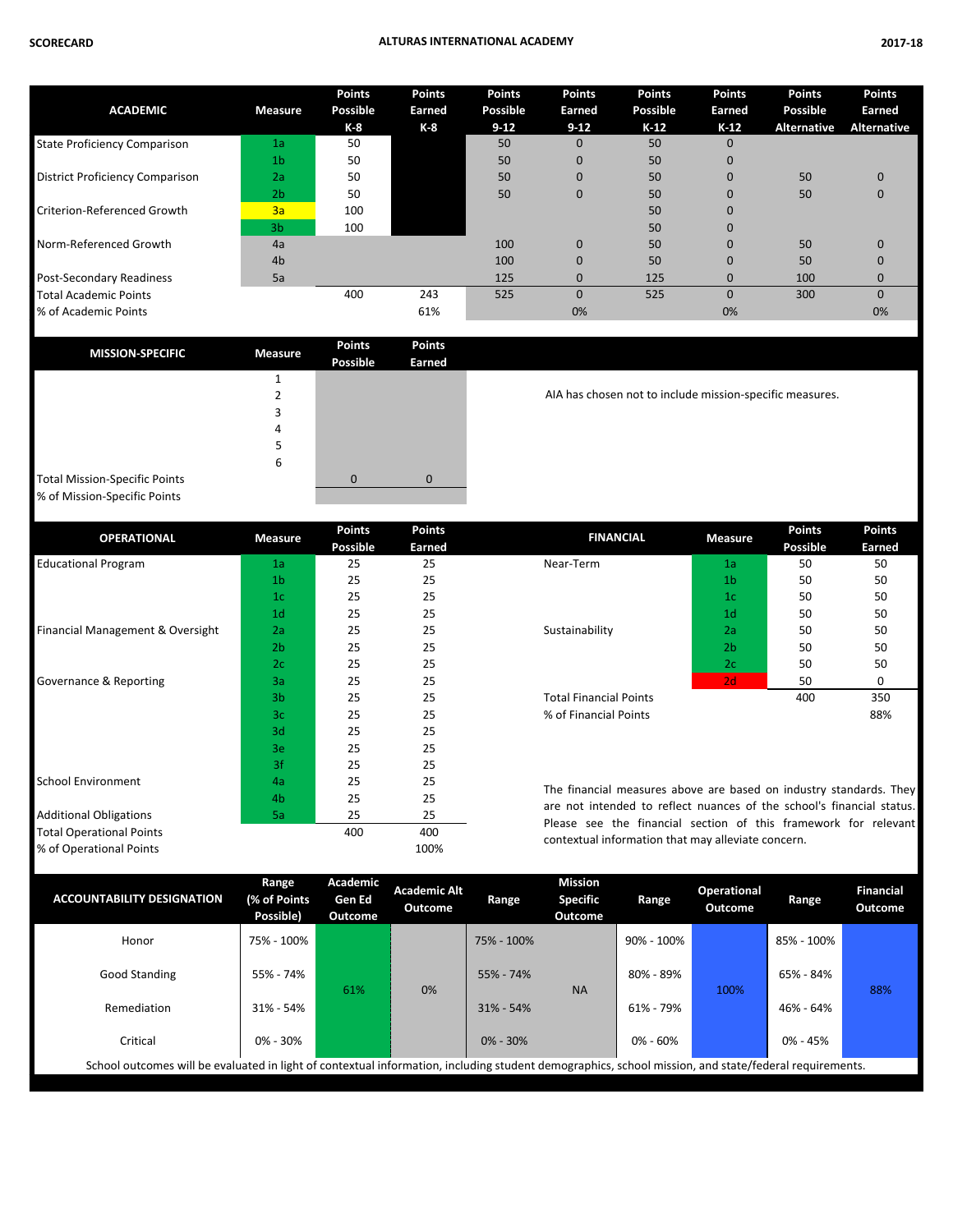All proficiency and growth measures will be scored using the ISAT by SBAC, or any state-required standardized test as may replace it. Subject area (math and ELA) may be replaced by similar subject areas if necessary due to statewide changes. On all applicable measures, standard rounding to the nearest whole number will be used for scoring purposes. Measures based on ISAT outcomes exclude alternate ISAT data; as a result, the outcomes shown may differ slightly from those published on the State Department of Education's website.

|                              | <b>INDICATOR 1: STATE PROFICIENCY COMPARISON</b>                                                                                |        |                           |                         |
|------------------------------|---------------------------------------------------------------------------------------------------------------------------------|--------|---------------------------|-------------------------|
| Measure 1a                   | Do math proficiency rates meet or exceed the state average?                                                                     | Result | <b>Points</b><br>Possible | <b>Points</b><br>Earned |
| <b>Math Proficiency Rate</b> |                                                                                                                                 |        |                           |                         |
| <b>Comparison to State</b>   | Exceeds Standard: The school's proficiency rate in math exceeds the state average by 16 percentage points or more.              |        | 50                        |                         |
|                              | Meets Standard: The school's proficiency rate in math is equal to the state average, or exceeds it by 1 - 15 percentage points. |        | $30 - 45$                 |                         |
|                              | Does Not Meet Standard: The school's proficiency rate in math is 1 - 15 percentage points lower than the state average.         |        | $15 - 29$                 |                         |
|                              | Falls Far Below Standard: The school's proficiency rate in math is 16 or more percentage points lower than the state average.   |        | $0 - 14$                  |                         |
|                              |                                                                                                                                 |        |                           |                         |
| <b>Notes</b>                 | The state average will be determined using the same grade set as is served by the public charter school.                        |        |                           |                         |
| Measure 1b                   | Do English Language Arts proficiency rates meet or exceed the state average?                                                    | Result | <b>Points</b><br>Possible | <b>Points</b><br>Earned |
| <b>ELA Proficiency Rate</b>  |                                                                                                                                 |        |                           |                         |
| <b>Comparison to State</b>   | Exceeds Standard: The school's proficiency rate in ELA exceeds the state average by 16 percentage points or more.               |        | 50                        |                         |
|                              | Meets Standard: The school's proficiency rate in ELA is equal to the state average, or exceeds it by 1 - 15 percentage points.  |        | $30 - 45$                 |                         |
|                              |                                                                                                                                 |        | $15 - 29$                 |                         |
|                              | Does Not Meet Standard: The school's proficiency rate in ELA is 1 - 15 percentage points lower than the state average.          |        |                           |                         |
|                              | Falls Far Below Standard: The school's proficiency rate in ELA is 16 or more percentage points lower than the state average.    |        | $0 - 14$                  |                         |
|                              |                                                                                                                                 |        |                           |                         |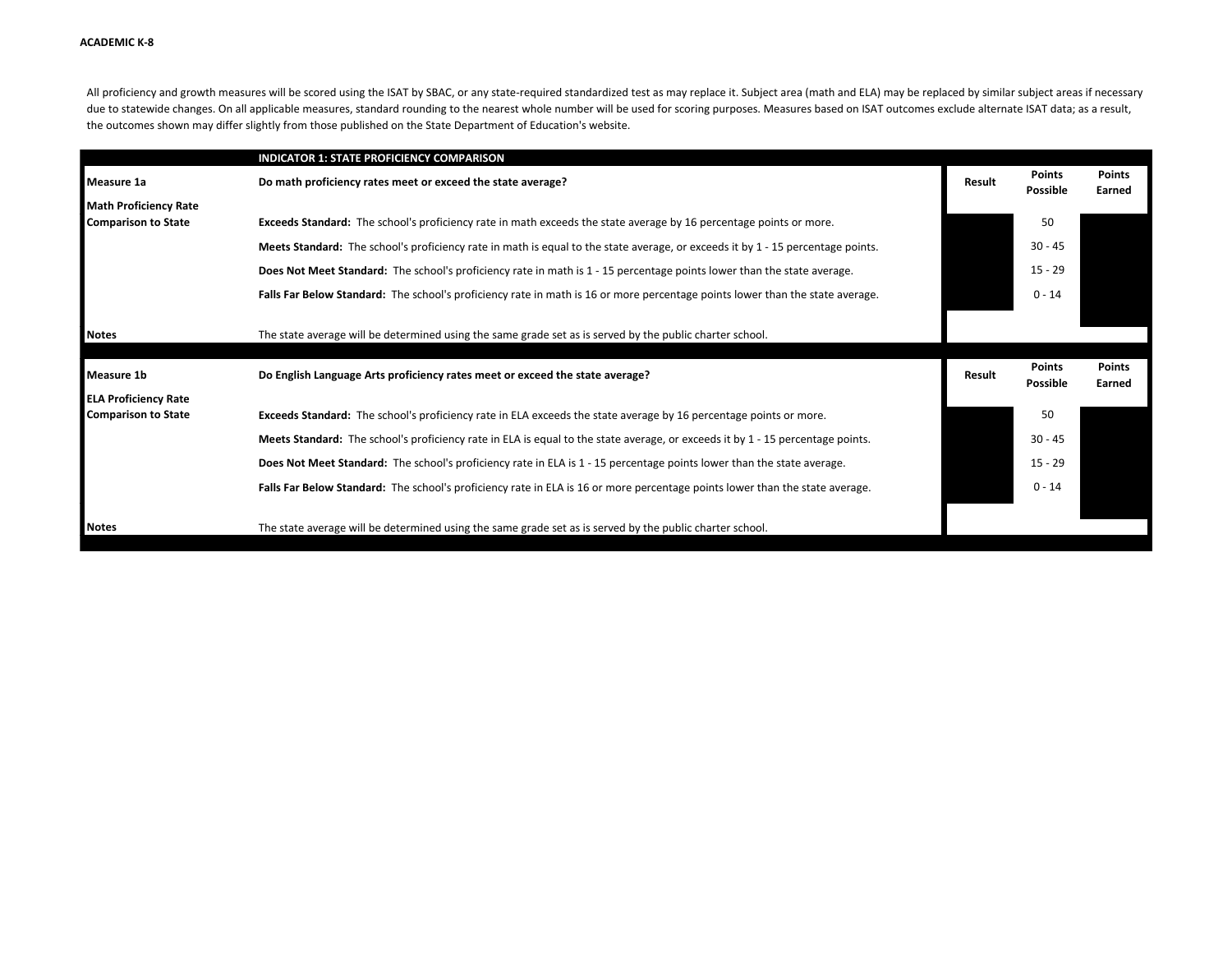|                                                  | <b>INDICATOR 2: DISTRICT PROFICIENCY COMPARISON</b>                                                                                                                              |        |                           |                         |
|--------------------------------------------------|----------------------------------------------------------------------------------------------------------------------------------------------------------------------------------|--------|---------------------------|-------------------------|
| <b>Measure 2a</b>                                | Do math proficiency rates meet or exceed the district average?                                                                                                                   | Result | <b>Points</b><br>Possible | <b>Points</b><br>Earned |
| <b>Math Proficiency Rate</b>                     |                                                                                                                                                                                  |        |                           |                         |
| <b>Comparison to District</b>                    | Exceeds Standard: The school's proficiency rate in math either exceeds the district average by 16 percentage points or more, or is at least<br>80%.                              |        | 50                        |                         |
|                                                  | Meets Standard: The school's proficiency rate in math is equal to the district average, or exceeds it by 1 - 15 percentage points.                                               |        | $30 - 45$                 |                         |
|                                                  | Does Not Meet Standard: The school's proficiency rate in math is 1 - 15 percentage points lower than the district average.                                                       |        | $15 - 29$                 |                         |
|                                                  | Falls Far Below Standard: The school's proficiency rate in math is 16 or more percentage points lower than the district average.                                                 |        | $0 - 14$                  |                         |
| <b>Notes</b>                                     | The district average will be determined using the same grade set as is served by the public charter school. Idaho Falls School District will<br>be used for comparison purposes. |        |                           |                         |
| <b>Measure 2b</b><br><b>ELA Proficiency Rate</b> | Do ELA proficiency rates meet or exceed the district average?                                                                                                                    | Result | <b>Points</b><br>Possible | <b>Points</b><br>Earned |
| <b>Comparison to District</b>                    | Exceeds Standard: The school's proficiency rate in ELA either exceeds the district average by 16 percentage points or more, or is at least<br>80%.                               |        | 50                        |                         |
|                                                  | Meets Standard: The school's proficiency rate in ELA is equal to the district average, or exceeds it by 1 - 15 percentage points.                                                |        | $30 - 45$                 |                         |
|                                                  | Does Not Meet Standard: The school's proficiency rate in ELA is 1 - 15 percentage points lower than the district average.                                                        |        | $15 - 29$                 |                         |
|                                                  | Falls Far Below Standard: The school's proficiency rate in ELA is 16 or more percentage points lower than the district average.                                                  |        | $0 - 14$                  |                         |
| <b>Notes</b>                                     | The district average will be determined using the same grade set as is served by the public charter school. Idaho Falls School District will<br>be used for comparison purposes. |        |                           |                         |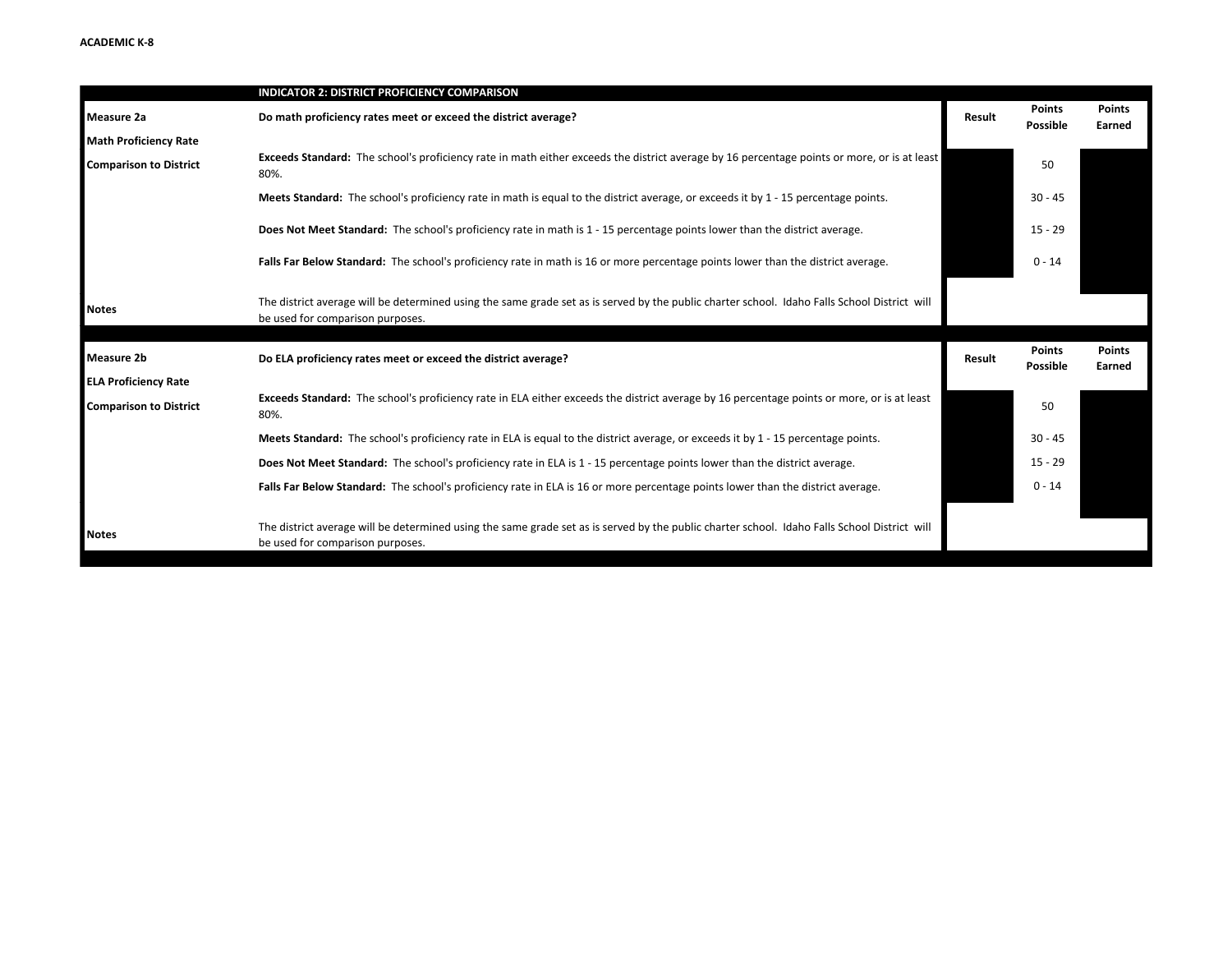|                                    | <b>INDICATOR 3: CRITERION-REFERENCED STUDENT GROWTH (GRADES K-8)</b>                                                       |               |                           |                         |
|------------------------------------|----------------------------------------------------------------------------------------------------------------------------|---------------|---------------------------|-------------------------|
| Measure 3a                         | Are students making adequate academic growth to achieve math proficiency within 3 years or by 10th grade?                  | <b>Result</b> | Points<br>Possible        | <b>Points</b><br>Earned |
| <b>Criterion-Referenced Growth</b> |                                                                                                                            |               |                           |                         |
| Math                               | Exceeds Standard: At least 85% of students are making adequate academic growth in math.                                    |               | 76-100                    |                         |
|                                    | Meets Standard: Between 70% and 84% of students are making adequate academic growth in math.                               |               | 51-75                     |                         |
|                                    | Does Not Meet Standard: Between 50% and 69% of students are making adequate academic growth in math.                       |               | 26-50                     |                         |
|                                    | Falls Far Below Standard: Fewer than 50% of students are making adequate academic growth in math.                          |               | $0 - 25$                  |                         |
| <b>Notes</b>                       |                                                                                                                            |               |                           |                         |
|                                    |                                                                                                                            |               |                           |                         |
| Measure 3b                         | Are students making adequate academic growth to achieve English Language Arts proficiency within 3 years or by 10th grade? | <b>Result</b> | <b>Points</b><br>Possible | <b>Points</b><br>Earned |
| <b>Criterion-Referenced Growth</b> |                                                                                                                            |               |                           |                         |
| <b>ELA</b>                         | <b>Exceeds Standard:</b> At least 85% of students are making adequate academic growth in ELA.                              |               | 76-100                    |                         |
|                                    | Meets Standard: Between 70% and 84% of students are making adequate academic growth in ELA.                                |               | 51-75                     |                         |
|                                    | Does Not Meet Standard: Between 50% and 69% of students are making adequate academic growth in ELA.                        |               | 26-50                     |                         |
|                                    | Falls Far Below Standard: Fewer than 50% of students are making adequate academic growth in ELA.                           |               | $0 - 25$                  |                         |
|                                    |                                                                                                                            |               |                           |                         |
| <b>Notes</b>                       |                                                                                                                            |               |                           |                         |
|                                    |                                                                                                                            |               |                           |                         |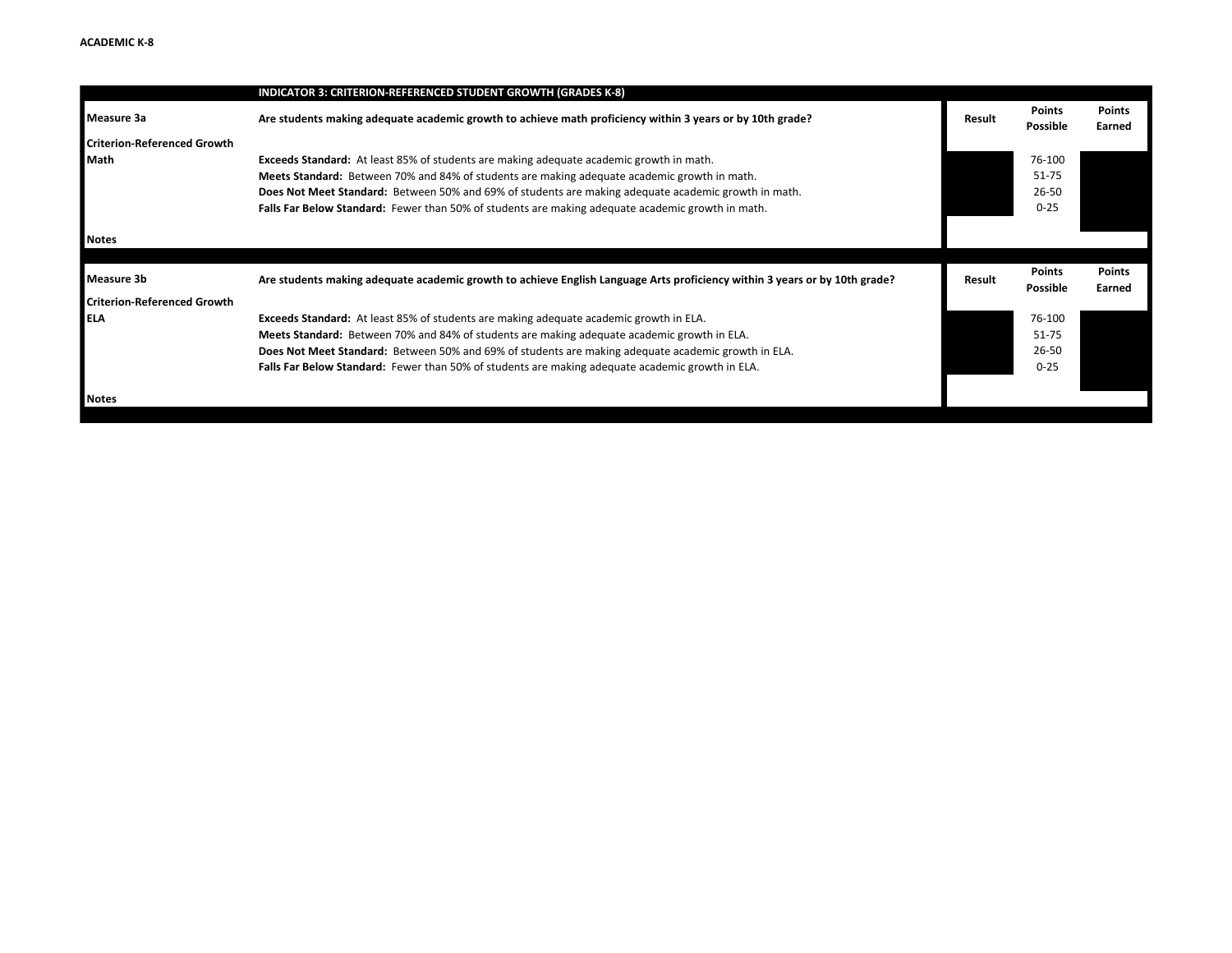|                                                        | <b>INDICATOR 1: EDUCACTIONAL PROGRAM</b>                                                                                                                                                                                                                                                                                                                                                                                                                                                  |                                                     |                           |                         |
|--------------------------------------------------------|-------------------------------------------------------------------------------------------------------------------------------------------------------------------------------------------------------------------------------------------------------------------------------------------------------------------------------------------------------------------------------------------------------------------------------------------------------------------------------------------|-----------------------------------------------------|---------------------------|-------------------------|
| Measure 1a                                             | Is the school implementing the material terms of the educational program as defined in the charter and performance certificate?                                                                                                                                                                                                                                                                                                                                                           | Result                                              | <b>Points</b><br>Possible | Points<br>Earned        |
| <b>Implementation of</b><br><b>Educational Program</b> |                                                                                                                                                                                                                                                                                                                                                                                                                                                                                           |                                                     |                           |                         |
|                                                        | Meets Standard: The school implements the material terms of the mission, vision, and educational program in all material respects, and the<br>implementation of the educational program reflects the essential elements outlined in the charter and performance certificate. A cohesive<br>professional development program is utilized.                                                                                                                                                  | No instances<br>of non-<br>compliance<br>documented | 25                        | 25                      |
|                                                        | Partially Meets Standard: The school partially implements the material terms of the mission, vision, and educational program. However,<br>implementation is incomplete, not cohesive, inconsistent, unclear, and/or unsupported by adequate resources and professional development.                                                                                                                                                                                                       |                                                     | 15                        |                         |
|                                                        | Does Not Meet Standard: The school has deviated from the material terms of the mission, vision, and/or essential elements of the educational<br>program as described in the performance certificate, without an approved amendment, such that the program provided differs substantially from<br>the program described in the charter and performance certificate.                                                                                                                        |                                                     | $\Omega$                  |                         |
| <b>Notes</b>                                           |                                                                                                                                                                                                                                                                                                                                                                                                                                                                                           |                                                     |                           | 25                      |
|                                                        |                                                                                                                                                                                                                                                                                                                                                                                                                                                                                           |                                                     |                           |                         |
| Measure 1b                                             | Is the school complying with applicable educational requirements?                                                                                                                                                                                                                                                                                                                                                                                                                         | Result                                              | Points<br>Possible        | <b>Points</b><br>Earned |
| <b>Educational Requirements</b>                        |                                                                                                                                                                                                                                                                                                                                                                                                                                                                                           |                                                     |                           |                         |
|                                                        | Meets Standard: The school materially complies with applicable laws, rules, regulations, and provisions of the performance certificate relating to<br>educational requirements, including but not limited to: Instructional time requirements, graduation, and promotional requirements, content<br>standards including the Common Core State Standards, the Idaho State Standards, state assessments, and implementation of mandated<br>programming related to state or federal funding. | No instances<br>of non-<br>compliance<br>documented | 25                        | 25                      |
|                                                        | Partially Meets Standard: The school has exhibited non-compliance with applicable laws, rules, regulations, or provisions of the performance<br>certificate relating to educational requirements; however, matters of non-compliance are minor and quickly remedied, with documentation, by the<br>governing board.                                                                                                                                                                       |                                                     | 15                        |                         |
|                                                        | Does Not Meet Standard: The school exhibits frequent and/or significant non-compliance with applicable laws, rules, regulations, and provisions<br>of the performance certificate relating to educational requirements; and/or matters of non compliance are not quickly remedied, with<br>documentation, by the governing board.                                                                                                                                                         |                                                     | 0                         |                         |
| <b>Notes</b>                                           |                                                                                                                                                                                                                                                                                                                                                                                                                                                                                           |                                                     |                           | 25                      |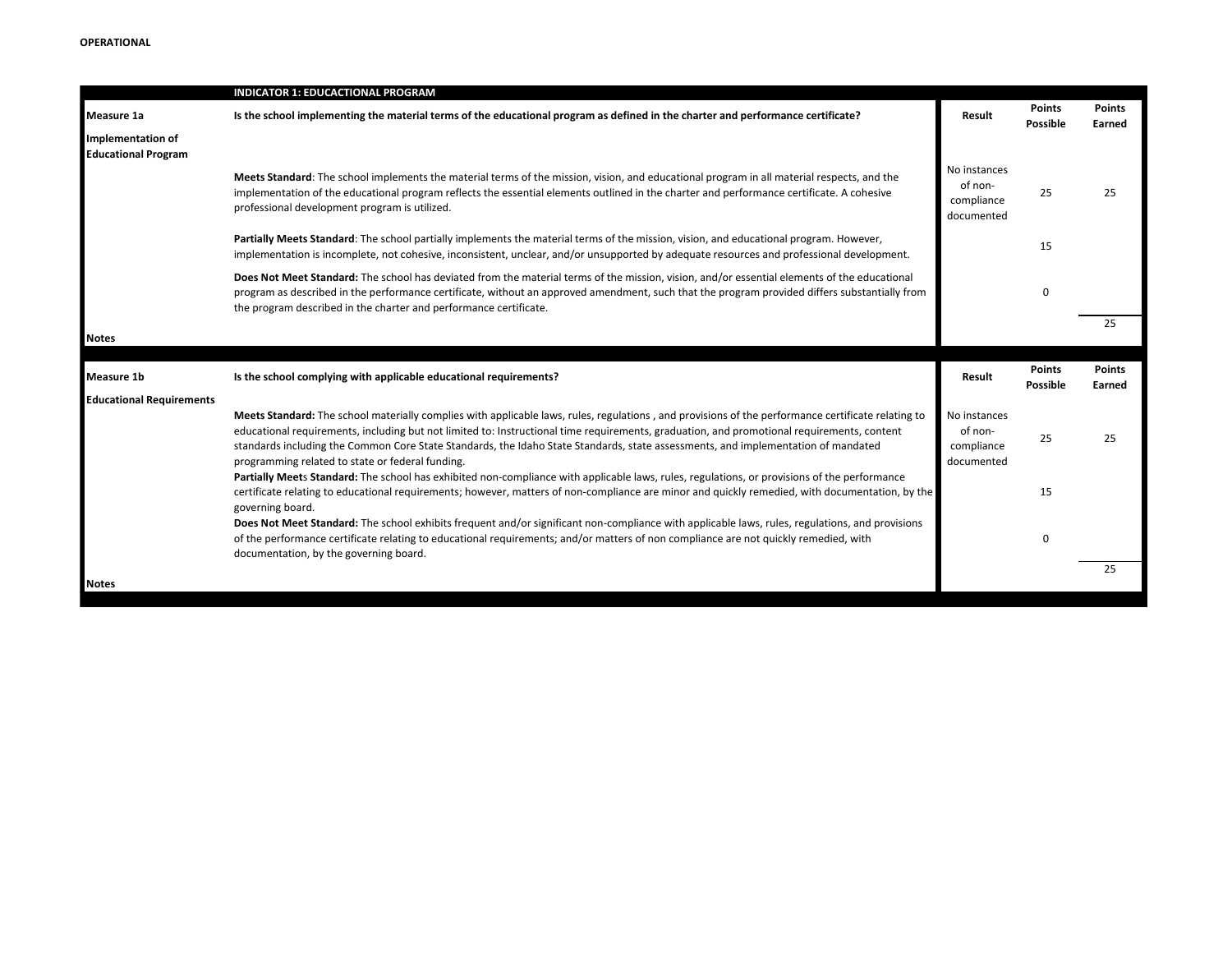| Measure 1c                        | Is the school protecting the rights of students with disabilities?                                                                                                                                                                                                                                                                                                                                                                                                                                                                                                                                                                                                                                                                                                                                                                                | Result                                              | <b>Points</b><br>Possible | <b>Points</b><br>Earned |
|-----------------------------------|---------------------------------------------------------------------------------------------------------------------------------------------------------------------------------------------------------------------------------------------------------------------------------------------------------------------------------------------------------------------------------------------------------------------------------------------------------------------------------------------------------------------------------------------------------------------------------------------------------------------------------------------------------------------------------------------------------------------------------------------------------------------------------------------------------------------------------------------------|-----------------------------------------------------|---------------------------|-------------------------|
| <b>Students with Disabilities</b> |                                                                                                                                                                                                                                                                                                                                                                                                                                                                                                                                                                                                                                                                                                                                                                                                                                                   |                                                     |                           |                         |
|                                   | Meets Standard: The school materially complies with applicable laws, rules, regulations, and provisions of the performance certificate relating to<br>the treatment of students with identified disabilities and those suspected of having a disability, including but not limited to: Equitable access and<br>opportunity to enroll; identification and referral, appropriate development and implementation of IEPs and Section 504 plans; operational<br>compliance, including provisions of services in the LRE and appropriate inclusion in the school's academic program, assessments, and<br>extracurricular activities; discipline, including due process protections, manifestation determinations, and behavioral intervention plans; access to<br>school's facility and programs; appropriate use of all available applicable funding. | No instances<br>of non-<br>compliance<br>documented | 25                        | 25                      |
|                                   | Partially Meets Standard: The school largely exhibits compliance with applicable laws, rules, regulations, or provisions of the performance<br>certificate relating to the treatment of students with identifiable disabilities and those suspected of having a disability. Instances of non-<br>compliance are minor and quickly remedied, with documentation, by the governing board.                                                                                                                                                                                                                                                                                                                                                                                                                                                           |                                                     | 15                        |                         |
|                                   | Does Not Meet Standard: The school exhibits frequent and/or significant non-compliance with applicable laws, rules, regulations, or provisions of<br>the performance certificate relating to the treatment of students with identifiable disabilities and those suspected of having a disability; and/or<br>matters of non compliance are not quickly remedied, with documentation, by the governing board.                                                                                                                                                                                                                                                                                                                                                                                                                                       |                                                     | 0                         |                         |
| <b>Notes</b>                      |                                                                                                                                                                                                                                                                                                                                                                                                                                                                                                                                                                                                                                                                                                                                                                                                                                                   |                                                     |                           | 25                      |
| <b>Measure 1d</b>                 | Is the school protecting the rights of English Language Learner (ELL) students?                                                                                                                                                                                                                                                                                                                                                                                                                                                                                                                                                                                                                                                                                                                                                                   | Result                                              | Points<br>Possible        | Points<br>Earned        |
| <b>English Language Learners</b>  | Meets Standard: The school materially complies with applicable laws, rules, regulations, and provisions of the performance certificate relating to<br>requirements regarding ELLs, including but not limited to: Equitable access and opportunity to enroll; required policies related to the service of ELL<br>students; compliance with native language communication requirements; proper steps for identification of students in need of ELL services;<br>appropriate and equitable delivery of services to identified students; appropriate accommodations on assessments; exiting students from ELL<br>services; and ongoing monitoring of exited students.                                                                                                                                                                                 | No instances<br>of non-<br>compliance<br>documented | 25                        | 25                      |
|                                   | Partially Meets Standard: The school has exhibited non-compliance with applicable laws, rules, regulations, or provisions of the performance<br>certificate relating to the treatment of ELL students; however, matters of non-compliance are minor and quickly remedied, with documentation, by<br>the governing board.                                                                                                                                                                                                                                                                                                                                                                                                                                                                                                                          |                                                     | 15                        |                         |
|                                   | Does Not Meet Standard: The school exhibits frequent and/or significant non-compliance with applicable laws, rules, regulations, or provisions of<br>the performance certificate relating to requirements regarding ELLs; and/or matters of non compliance are not quickly remedied, with<br>documentation, by the governing board.                                                                                                                                                                                                                                                                                                                                                                                                                                                                                                               |                                                     | 0                         |                         |
|                                   |                                                                                                                                                                                                                                                                                                                                                                                                                                                                                                                                                                                                                                                                                                                                                                                                                                                   |                                                     |                           | 25                      |
| <b>Notes</b>                      |                                                                                                                                                                                                                                                                                                                                                                                                                                                                                                                                                                                                                                                                                                                                                                                                                                                   |                                                     |                           |                         |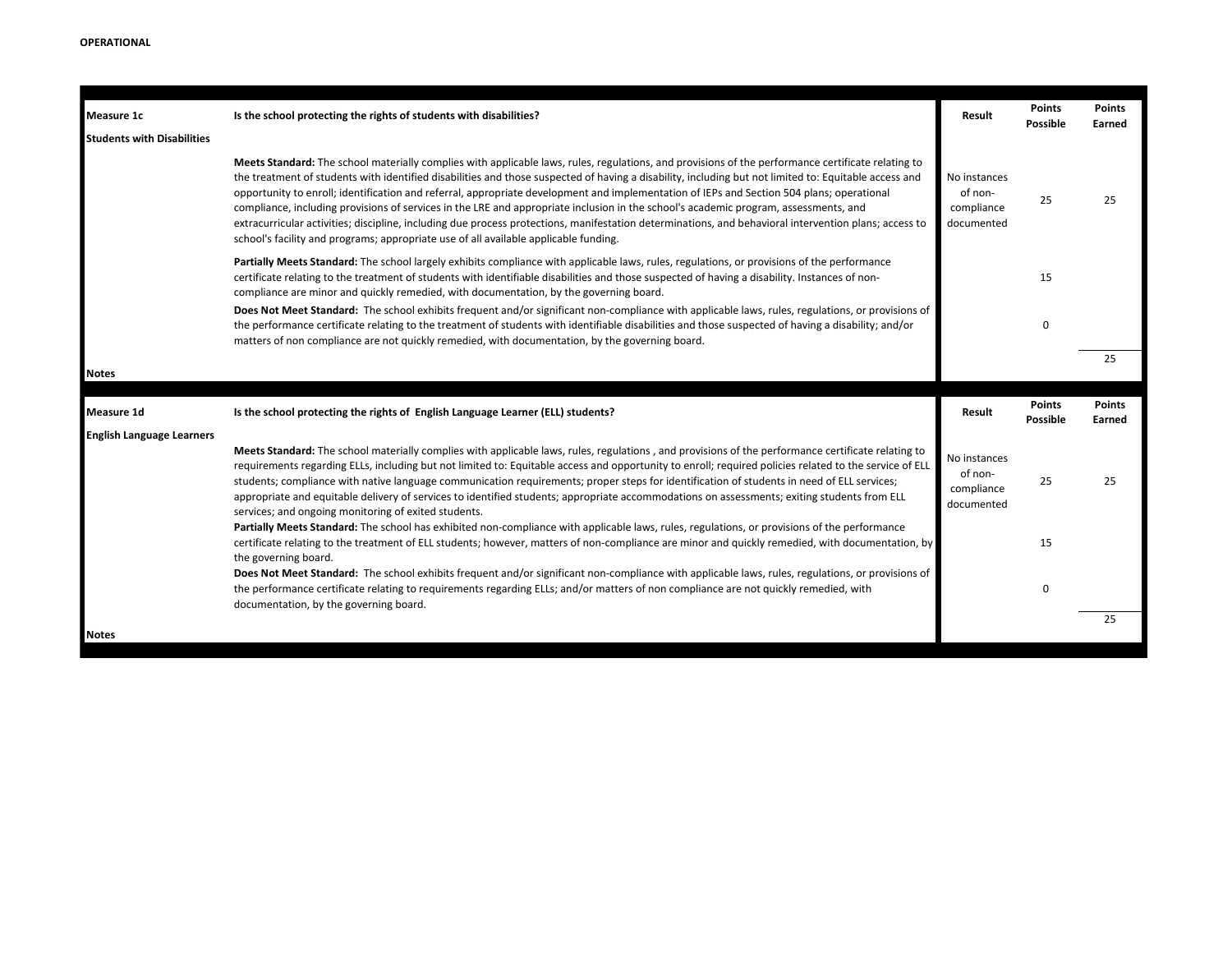|                                              | <b>INDICATOR 2: FINANCIAL MANAGEMENT AND OVERSIGHT</b>                                                                                                                                                                                                                                                                                                                                                                                                                                                                                                                                                                                                                   |                                                     |                                  |                         |
|----------------------------------------------|--------------------------------------------------------------------------------------------------------------------------------------------------------------------------------------------------------------------------------------------------------------------------------------------------------------------------------------------------------------------------------------------------------------------------------------------------------------------------------------------------------------------------------------------------------------------------------------------------------------------------------------------------------------------------|-----------------------------------------------------|----------------------------------|-------------------------|
| Measure 2a                                   | Is the school meeting financial reporting and compliance requirements?                                                                                                                                                                                                                                                                                                                                                                                                                                                                                                                                                                                                   | Result                                              | <b>Points</b><br><b>Possible</b> | <b>Points</b><br>Earned |
| <b>Financial Reporting and</b><br>Compliance |                                                                                                                                                                                                                                                                                                                                                                                                                                                                                                                                                                                                                                                                          |                                                     |                                  |                         |
|                                              | Meets Standard: The school materially complies with applicable laws, rules, regulations, and provisions of the performance certificate relating to<br>financial reporting requirements, including but not limited to: Complete and on-time submission of financial reports including annual budget,<br>revised budgets (if applicable) periodic financial reports as required by PCSC, and any reporting requirements if the board contracts with an<br>Education Service Provider; on-time completion and submission of the annual independent audit and corrective action plans (if applicable); and all<br>reporting requirements related to the use of public funds. | No instances<br>of non-<br>compliance<br>documented | 25                               | 25                      |
|                                              | Partially Meets Standard: The school largely exhibits compliance with applicable laws, rules, regulations, and provisions of the performance<br>certificate relating to financial reporting requirements. Instances of non-compliance are minor and quickly remedied, with documentation, by the<br>governing board.                                                                                                                                                                                                                                                                                                                                                     |                                                     | 15                               |                         |
|                                              | Does Not Meet Standard: The school exhibits frequent and/or significant non-compliance with applicable laws, rules, regulations, or provisions of<br>the performance certificate relating to financial reporting requirements; and/or matters of non compliance are not quickly remedied, with<br>documentation, by the governing board.                                                                                                                                                                                                                                                                                                                                 |                                                     | $\mathbf 0$                      |                         |
| <b>Notes</b>                                 |                                                                                                                                                                                                                                                                                                                                                                                                                                                                                                                                                                                                                                                                          |                                                     |                                  | 25                      |
|                                              |                                                                                                                                                                                                                                                                                                                                                                                                                                                                                                                                                                                                                                                                          |                                                     | <b>Points</b>                    | <b>Points</b>           |
| Measure 2b                                   | Is the school following General Accepted Accounting Principles (GAAP)                                                                                                                                                                                                                                                                                                                                                                                                                                                                                                                                                                                                    | Result                                              | <b>Possible</b>                  | Earned                  |
| <b>GAAP</b>                                  |                                                                                                                                                                                                                                                                                                                                                                                                                                                                                                                                                                                                                                                                          |                                                     |                                  |                         |
|                                              | Meets Standard: The school materially complies with applicable laws, rules, regulations, and provisions of the performance certificate relating to<br>financial management and oversight expectations as evidenced by an annual independent audit, including but not limited to: An unqualified audit<br>option, an audit devoid of significant findings and conditions, material weakness, or significant internal control weaknesses; and an audit that does<br>not include a going concern disclosure in the notes or an explanatory paragraph within the audit report.                                                                                               | See note                                            | 25                               | 25                      |
|                                              | Partially Meets Standard: The school largely exhibits compliance with applicable laws, rules, regulations, and provisions of the performance<br>certificate relating to financial management and oversight expectations as evidenced by an annual independent audit. Any matters of non-<br>compliance are minor and quickly remedied, with documentation, by the governing board.                                                                                                                                                                                                                                                                                       |                                                     | 15                               |                         |
|                                              | Does Not Meet Standard: The school exhibits failure to comply with applicable laws, rules, regulations, or provisions of the performance<br>certificate relating to financial management and oversight expectations as evidenced by an annual independent audit; and/or matters of non<br>compliance are not quickly remedied, with documentation, by the governing board.                                                                                                                                                                                                                                                                                               |                                                     | $\pmb{0}$                        |                         |
|                                              |                                                                                                                                                                                                                                                                                                                                                                                                                                                                                                                                                                                                                                                                          |                                                     |                                  | 25                      |
| Notes                                        | The school's audit notes that the school was compliant with GAAP, except for GASB Statement 75, which requires actuarial calculations performed<br>for post-employment benefits other than pensions (OPEB). While the PCSC must note that the school was not entirely compliant with GAAP, points<br>have not been deducted from this measure for failure to comply with GASB 75.                                                                                                                                                                                                                                                                                        |                                                     |                                  |                         |
|                                              |                                                                                                                                                                                                                                                                                                                                                                                                                                                                                                                                                                                                                                                                          |                                                     | <b>Points</b>                    | <b>Points</b>           |
| Measure 2c                                   | Is the school successfully enrolling the projected number of students?                                                                                                                                                                                                                                                                                                                                                                                                                                                                                                                                                                                                   | Result                                              | <b>Possible</b>                  | Earned                  |
| <b>Enrollment Variance</b>                   |                                                                                                                                                                                                                                                                                                                                                                                                                                                                                                                                                                                                                                                                          |                                                     |                                  |                         |
|                                              | Meets Standard: Enrollment variance equaled or exceeded 95 percent in the most recent fiscal year.<br>Partially Meets Standard: Enrollment variance was between 90 and 95 percent in the most recent fiscal year.                                                                                                                                                                                                                                                                                                                                                                                                                                                        | 95%                                                 | 25<br>15                         | 25                      |
|                                              | Does Not Meet Standard: Enrollment variance was less than 90 percent in the most recent fiscal year.                                                                                                                                                                                                                                                                                                                                                                                                                                                                                                                                                                     |                                                     | $\mathbf 0$                      |                         |
|                                              |                                                                                                                                                                                                                                                                                                                                                                                                                                                                                                                                                                                                                                                                          |                                                     |                                  | 25                      |
| Notes                                        | Enrollment variance is calculated by dividing actual mid-term enrollment by the enrollment projection in the school's board-approved budget, as<br>submitted to the SDE at the beginning of the fiscal year.                                                                                                                                                                                                                                                                                                                                                                                                                                                             |                                                     |                                  |                         |
|                                              |                                                                                                                                                                                                                                                                                                                                                                                                                                                                                                                                                                                                                                                                          |                                                     |                                  |                         |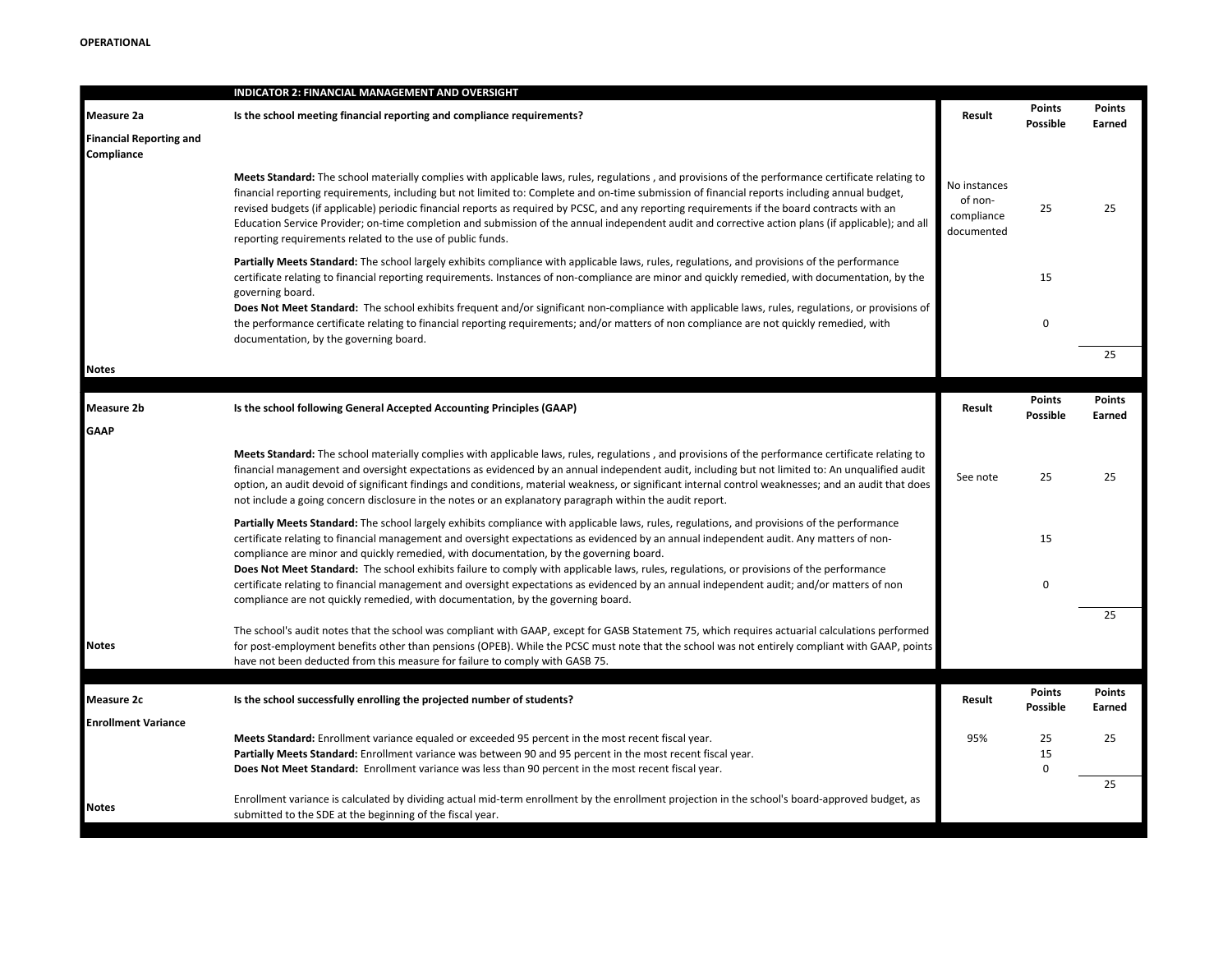|                                | <b>INDICATOR 3: GOVERNANCE AND REPORTING</b>                                                                                                                                                                                                                                                                                                                                                                                                                                                                       |                                                     |                           |                         |
|--------------------------------|--------------------------------------------------------------------------------------------------------------------------------------------------------------------------------------------------------------------------------------------------------------------------------------------------------------------------------------------------------------------------------------------------------------------------------------------------------------------------------------------------------------------|-----------------------------------------------------|---------------------------|-------------------------|
| Measure 3a                     | Is the school complying with governance requirements?                                                                                                                                                                                                                                                                                                                                                                                                                                                              | Result                                              | <b>Points</b><br>Possible | <b>Points</b><br>Earned |
| <b>Governance Requirements</b> |                                                                                                                                                                                                                                                                                                                                                                                                                                                                                                                    |                                                     |                           |                         |
|                                | Meets Standard: The school materially complies with applicable laws, rules, regulations, and provisions of the performance certificate relating to<br>governance by its board, including but not limited to: board policies; board bylaws; code of ethics; conflicts of interest; board composition; and<br>compensation for attendance at meetings.                                                                                                                                                               | No instances<br>of non-<br>compliance<br>documented | 25                        | 25                      |
|                                | Partially Meets Standard: The school largely exhibits compliance with applicable laws, rules, regulations, and provisions of the performance<br>certificate relating to governance by its board. Instances of non-compliance are minor and quickly remedied, with documentation, by the<br>governing board.                                                                                                                                                                                                        |                                                     | 15                        |                         |
|                                | Does Not Meet Standard: The school exhibits frequent and/or significant failure to materially comply with applicable laws, rules, regulations, or<br>provisions of the performance certificate relating to governance by its board; and/or matters of non compliance are not quickly remedied, with<br>documentation, by the governing board.                                                                                                                                                                      |                                                     | 0                         |                         |
|                                |                                                                                                                                                                                                                                                                                                                                                                                                                                                                                                                    |                                                     |                           | 25                      |
| <b>Notes</b>                   |                                                                                                                                                                                                                                                                                                                                                                                                                                                                                                                    |                                                     |                           |                         |
|                                |                                                                                                                                                                                                                                                                                                                                                                                                                                                                                                                    |                                                     |                           |                         |
| <b>Measure 3b</b>              | Is the board fulfilling its oversight obligations?                                                                                                                                                                                                                                                                                                                                                                                                                                                                 | Result                                              | <b>Points</b><br>Possible | <b>Points</b><br>Earned |
| <b>Board Oversight</b>         |                                                                                                                                                                                                                                                                                                                                                                                                                                                                                                                    |                                                     |                           |                         |
|                                | Meets Standard: The school's board practices consistent, effective oversight of the school, including but not limited to frequent review of the<br>school finances and academic outcomes. Board meeting agendas, packets, and minutes reflect competent oversight practices and actions to foster<br>academic, operational, and financial strength of the school, including ongoing board training, policy review, and strategic planning. The school's<br>board has adopted and maintains a complete policy book. | No instances<br>of non-<br>compliance<br>documented | 25                        | 25                      |
|                                | Partially Meets Standard: Some of the school board's oversight practices are underdeveloped, inconsistent, incomplete, or reflect a need for<br>additional training. Board meeting agendas, packets, and minutes reflect meaningful efforts toward self-evaluation and improvement. The school's<br>policy book may be substantially complete but require additional maintenance.                                                                                                                                  |                                                     | 15                        |                         |
|                                | Does Not Meet Standard: The school's board fails to practice consistent, effective oversight of the school, and/or documentation of competent<br>oversight practices and actions is not maintained. The school's policy book may be incomplete, unmaintained, or non-existent.                                                                                                                                                                                                                                     |                                                     | 0                         |                         |
| <b>Notes</b>                   |                                                                                                                                                                                                                                                                                                                                                                                                                                                                                                                    |                                                     |                           | 25                      |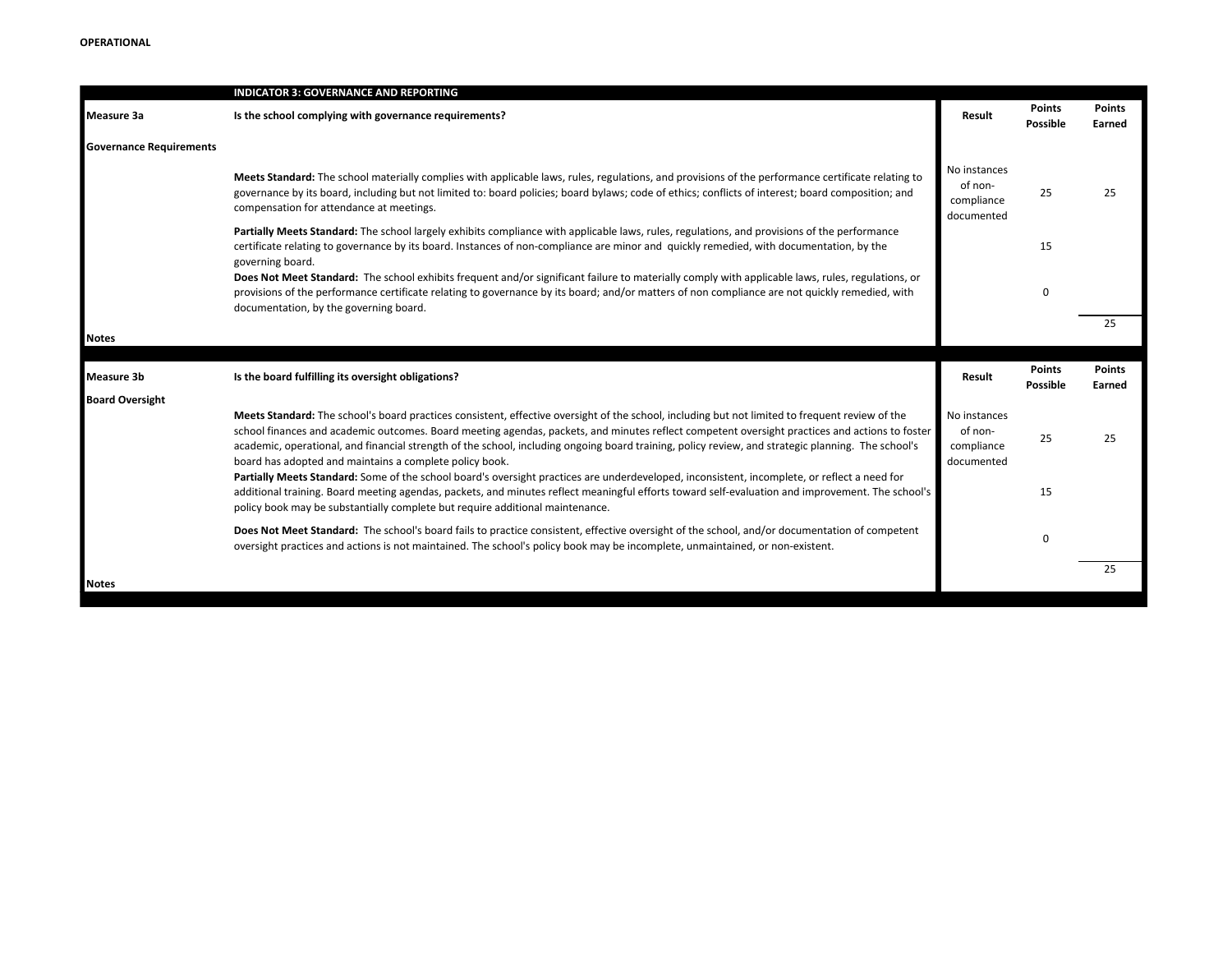| Measure 3c                    | Is the school complying with reporting requirements?                                                                                                                                                                                                                                                                                                                                                                                                                   | Result                                              | <b>Points</b><br><b>Possible</b> | <b>Points</b><br>Earned |
|-------------------------------|------------------------------------------------------------------------------------------------------------------------------------------------------------------------------------------------------------------------------------------------------------------------------------------------------------------------------------------------------------------------------------------------------------------------------------------------------------------------|-----------------------------------------------------|----------------------------------|-------------------------|
| <b>Reporting Requirements</b> |                                                                                                                                                                                                                                                                                                                                                                                                                                                                        |                                                     |                                  |                         |
|                               | Meets Standard: The school materially complies with applicable laws, rules, regulations, and provisions of the performance certificate relating to<br>relevant reporting requirements to the PCSC, the SDE, the SBOE, and/or federal authorities, including but not limited to: accountability tracking;<br>attendance and enrollment reporting; compliance and oversight; and additional information requested by the authorizer.                                     | No instances<br>of non-<br>compliance<br>documented | 25                               | 25                      |
|                               | Partially Meets Standard: The school largely exhibits compliance with applicable laws, rules, regulations, and provisions of the performance<br>certificate relating to relevant reporting requirements to the PCSC, the SDE, the SBOE, and/or federal authorities. Instances of non-compliance are<br>minor and quickly remedied, with documentation, by the governing board.                                                                                         |                                                     | 15                               |                         |
|                               | Does Not Meet Standard: The school exhibits frequent and/or significant failure to materially comply with applicable laws, rules, regulations, and<br>provisions of the performance certificate relating to relevant reporting requirements to the PCSC, the SDE, the SBOE, and/or federal authorities;<br>and/or matters of non-compliance are not quickly remedied, with documentation, by the governing board.                                                      |                                                     | 0                                |                         |
|                               |                                                                                                                                                                                                                                                                                                                                                                                                                                                                        |                                                     |                                  | 25                      |
| <b>Notes</b>                  |                                                                                                                                                                                                                                                                                                                                                                                                                                                                        |                                                     |                                  |                         |
|                               |                                                                                                                                                                                                                                                                                                                                                                                                                                                                        |                                                     |                                  |                         |
| Measure 3d                    | Is the school complying with public transparency requirements?                                                                                                                                                                                                                                                                                                                                                                                                         | Result                                              | <b>Points</b><br>Possible        | <b>Points</b><br>Earned |
| <b>Public Transparency</b>    |                                                                                                                                                                                                                                                                                                                                                                                                                                                                        |                                                     |                                  |                         |
|                               | Meets Standard: The school materially complies with applicable laws, rules, regulations, and provisions of the performance certificate relating to<br>public transparency, including but not limited to: maintenance of its website, timely availability of board meeting minutes, and accessibility of<br>documents maintained by the school under the state's Freedom of Information Act, Open Meeting Law, Public Records Law, and other applicable<br>authorities. | No instances<br>of non-<br>compliance<br>documented | 25                               | 25                      |
|                               | Partially Meets Standard: The school materially complies with applicable laws, rules, regulations, and provisions of the performance certificate<br>relating to public transparency. Any instances of non-compliance are minor and quickly remedied, with documentation, by the governing board.                                                                                                                                                                       |                                                     | 15                               |                         |
|                               | Does Not Meet Standard: The school exhibits frequent and/or significant failure to materially comply with applicable laws, rules, regulations, and<br>provisions of the performance certificate relating to public transparency; and/or matters of non-compliance are not quickly remedied, with<br>documentation, by the governing board.                                                                                                                             |                                                     | 0                                |                         |
| <b>Notes</b>                  |                                                                                                                                                                                                                                                                                                                                                                                                                                                                        |                                                     |                                  | 25                      |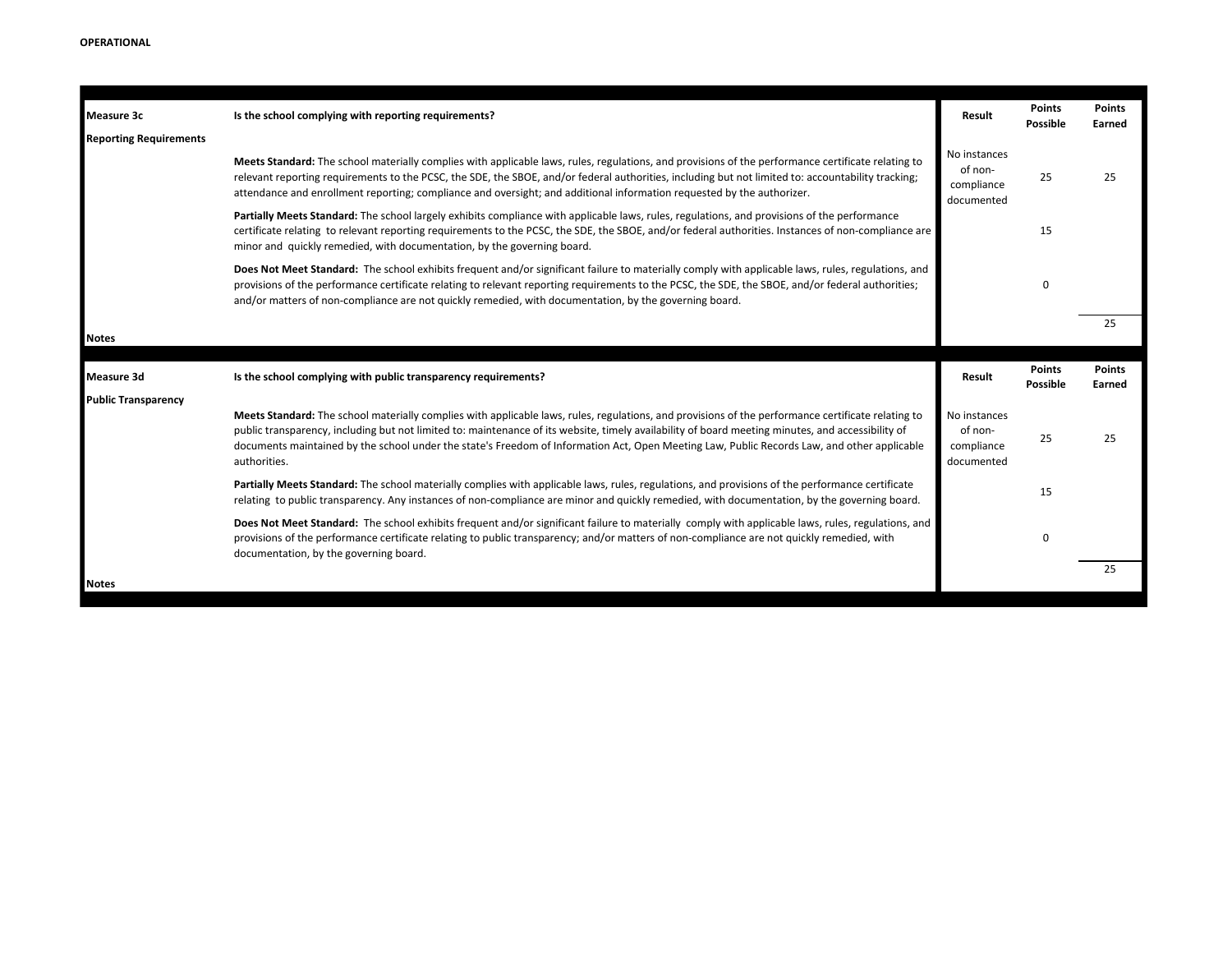| <b>Measure 3e</b>                                      | Is the school meeting employee credentialing and background check requirements?                                                                                                                                                                                                                                                                                                                                                                             | Result                                              | <b>Points</b><br>Possible | <b>Points</b><br>Earned |
|--------------------------------------------------------|-------------------------------------------------------------------------------------------------------------------------------------------------------------------------------------------------------------------------------------------------------------------------------------------------------------------------------------------------------------------------------------------------------------------------------------------------------------|-----------------------------------------------------|---------------------------|-------------------------|
| <b>Credentialing &amp; Background</b><br><b>Checks</b> |                                                                                                                                                                                                                                                                                                                                                                                                                                                             |                                                     |                           |                         |
|                                                        | Meets Standard: The school materially complies with applicable laws, rules, regulations, and requirements of the performance certificate relating<br>to state and federal certification and background check requirements.                                                                                                                                                                                                                                  | No instances<br>of non-<br>compliance<br>documented | 25                        | 25                      |
|                                                        | Partially Meets Standard: The school materially complies with applicable laws, rules, regulations, and provisions of the performance certificate<br>relating to state and federal certification and background check requirements. Instances of non-compliance are minor and quickly remedied, with<br>documentation, by the governing board.                                                                                                               |                                                     | 15                        |                         |
|                                                        | Does Not Meet Standard: The school exhibits frequent and/or significant failure to materially comply with applicable laws, rules, regulations, or<br>provisions of the performance certificate relating to state and federal certification and background check requirements; and/or matters of non-<br>compliance are not quickly remedied, with documentation, by the governing board.                                                                    |                                                     | 0                         |                         |
| <b>Notes</b>                                           |                                                                                                                                                                                                                                                                                                                                                                                                                                                             |                                                     |                           | 25                      |
|                                                        |                                                                                                                                                                                                                                                                                                                                                                                                                                                             |                                                     |                           |                         |
| <b>Measure 3f</b>                                      | Is the school handling information appropriately?                                                                                                                                                                                                                                                                                                                                                                                                           | Result                                              | <b>Points</b><br>Possible | <b>Points</b><br>Earned |
| <b>Information Handling</b>                            | Meets Standard: The school materially complies with applicable laws, rules, regulations, and requirements of the performance certificate relating<br>to the handling of information, including but not limited to: maintaining the security of student records under the Family Educational Rights and<br>Privacy Act and other applicable authorities; storing and transferring student and personnel records; and securely maintaining testing materials. | No instances<br>of non-<br>compliance<br>documented | 25                        | 25                      |
|                                                        | Partially Meets Standard: The school largely exhibits compliance with applicable laws, rules, regulations, and requirements of the performance<br>certificate relating to the handling of information. Instances of non-compliance are minor and quickly remedied, with documentation, by the<br>governing board.                                                                                                                                           |                                                     | 15                        |                         |
|                                                        | Does Not Meet Standard: The school exhibits frequent and/or significant failure to materially comply with applicable laws, rules, regulations, or<br>provisions of the performance certificate relating to the handling of information; and/or matters of non-compliance are not quickly remedied, with<br>documentation, by the governing board.                                                                                                           |                                                     | 0                         |                         |
| <b>Notes</b>                                           |                                                                                                                                                                                                                                                                                                                                                                                                                                                             |                                                     |                           | 25                      |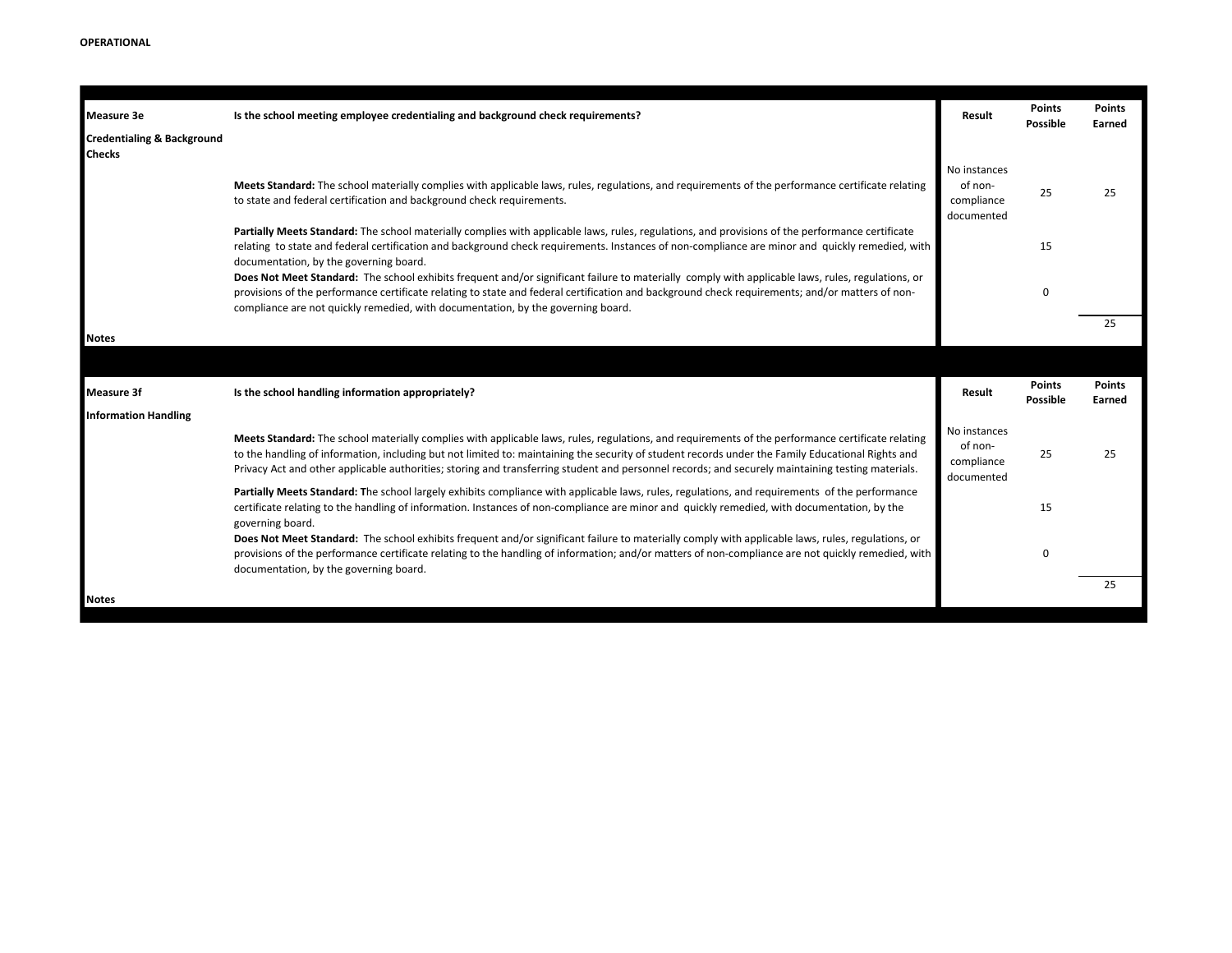|                            | INDICATOR 4: SCHOOL ENVIRONMENT                                                                                                                                                                                                                                                                                                                                                                                                                                                                                             |                                                     |                           |                         |
|----------------------------|-----------------------------------------------------------------------------------------------------------------------------------------------------------------------------------------------------------------------------------------------------------------------------------------------------------------------------------------------------------------------------------------------------------------------------------------------------------------------------------------------------------------------------|-----------------------------------------------------|---------------------------|-------------------------|
| Measure 4a                 | Is the school complying with transportation requirements?                                                                                                                                                                                                                                                                                                                                                                                                                                                                   | Result                                              | Points<br>Possible        | <b>Points</b><br>Earned |
| Transportation             |                                                                                                                                                                                                                                                                                                                                                                                                                                                                                                                             |                                                     |                           |                         |
|                            | Meets Standard: The school provides student transportation within its primary attendance area and materially complies with applicable laws,<br>rules, regulations, and requirements of the performance certificate relating to transportation.                                                                                                                                                                                                                                                                              | No instances<br>of non-<br>compliance<br>documented | 25                        | 25                      |
|                            | Partially Meets Standard: The school largely exhibits compliance with applicable laws, rules, regulations, or requirements of the performance<br>certificate relating to transportation; and/or provides and incomplete form of transportation services. Instances of non-compliance are minor and<br>quickly remedied, with documentation, by the governing board.                                                                                                                                                         |                                                     | 15                        |                         |
|                            | Does Not Meet Standard: The school exhibits frequent and/or significant failure to materially comply with applicable laws, rules, regulations, or<br>provisions of the performance certificate relating to transportation; and/or matters of non-compliance are not quickly remedied, with<br>documentation, by the governing board; and/or the school does not provide transportation.                                                                                                                                     |                                                     | $\mathbf 0$               |                         |
| <b>Notes</b>               |                                                                                                                                                                                                                                                                                                                                                                                                                                                                                                                             |                                                     |                           | 25                      |
|                            |                                                                                                                                                                                                                                                                                                                                                                                                                                                                                                                             |                                                     |                           |                         |
| <b>Measure 4b</b>          | Is the school complying with facilities requirements?                                                                                                                                                                                                                                                                                                                                                                                                                                                                       | Result                                              | <b>Points</b><br>Possible | <b>Points</b><br>Earned |
| <b>Public Transparency</b> |                                                                                                                                                                                                                                                                                                                                                                                                                                                                                                                             |                                                     |                           |                         |
|                            | Meets Standard: The school materially complies with applicable laws, rules, regulations, and requirements of the performance certificate relating<br>to the school facilities and grounds, including but not limited to: Americans with Disabilities Act, fire inspections and related records, viable<br>certification of occupancy or other required building use authorization, and documentation of requisite insurance coverage. The school facility is<br>clean, well-maintained, and adequate for school operations. | No instances<br>of non-<br>compliance<br>documented | 25                        | 25                      |
|                            | Partially Meets Standard: The school largely exhibits compliance with applicable laws, rules, regulations, and requirements of the performance<br>certificate relating to the school facilities and grounds. Instances of non-compliance are minor and quickly remedied, with documentation, by the<br>governing board. Additional facility maintenance and/or updates have been recommended by DBS.                                                                                                                        |                                                     | 15                        |                         |
|                            | Does Not Meet Standard: The school exhibits frequent and/or significant failure to materially comply with applicable laws, rules, regulations, or<br>provisions of the performance certificate relating to the school facilities and grounds; and/or matters of non-compliance are not quickly remedied,<br>with documentation, by the governing board. The school facility may be in need of modification or repair required by DBS.                                                                                       |                                                     | $\mathbf 0$               |                         |
| <b>Notes</b>               |                                                                                                                                                                                                                                                                                                                                                                                                                                                                                                                             |                                                     |                           | 25                      |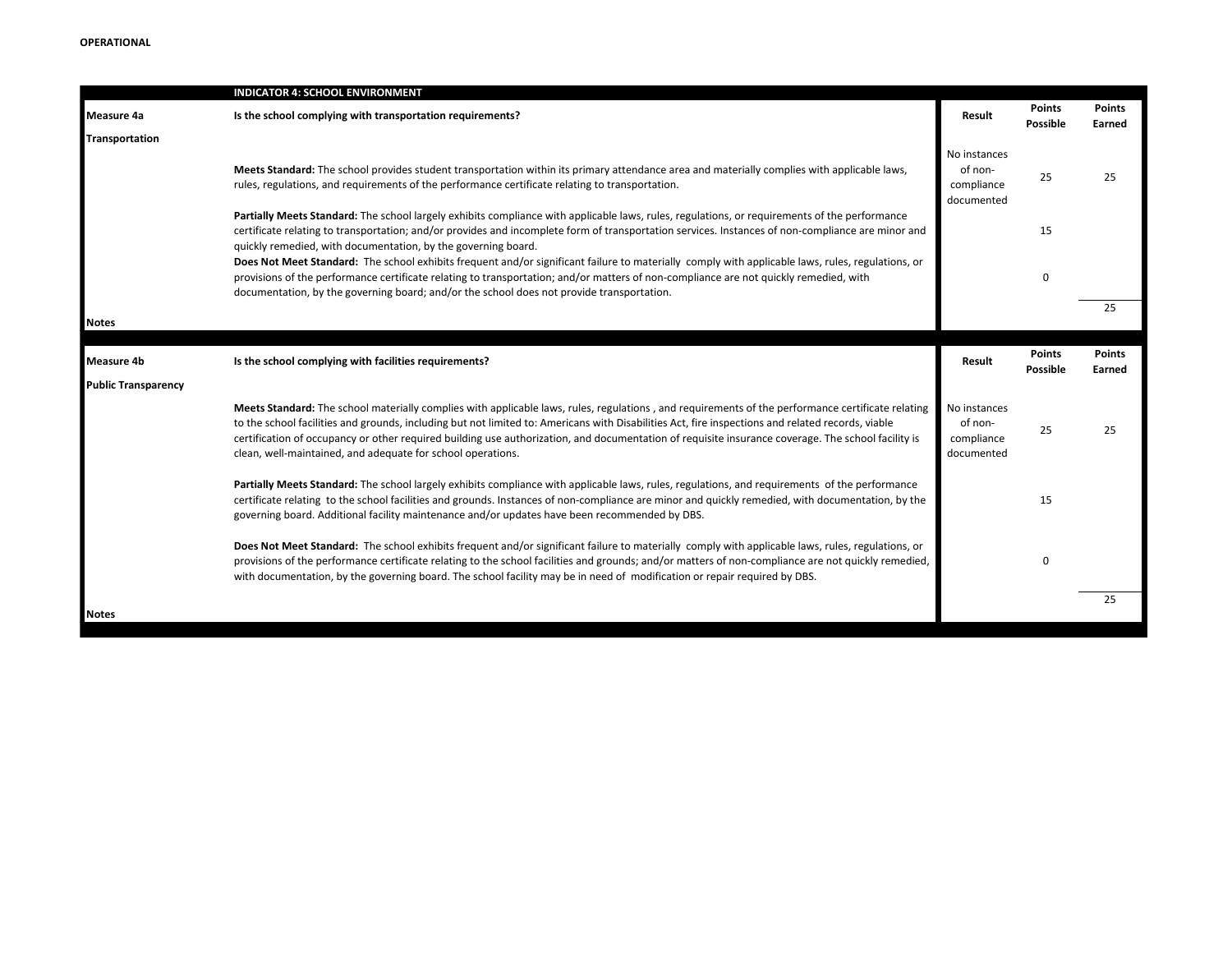|                               | <b>INDICATOR 5: ADDITIONAL OBLIGATIONS</b>                                                                                                                                                                                                                                                                                                                                                               |                                                     |                           |                         |
|-------------------------------|----------------------------------------------------------------------------------------------------------------------------------------------------------------------------------------------------------------------------------------------------------------------------------------------------------------------------------------------------------------------------------------------------------|-----------------------------------------------------|---------------------------|-------------------------|
| Measure 5a                    | Is the school complying with all other obligations?                                                                                                                                                                                                                                                                                                                                                      | Result                                              | <b>Points</b><br>Possible | <b>Points</b><br>Earned |
| <b>Additional Obligations</b> |                                                                                                                                                                                                                                                                                                                                                                                                          |                                                     |                           |                         |
|                               | Meets Standard: The school materially complies with all other material legal, statutory, regulatory, or contractual requirements that are not<br>otherwise explicitly stated herein, including but not limited to requirements from the following sources: revisions to statute and administrative<br>rule; requirements of the State Department of Education; and requirements of the accrediting body. | No instances<br>of non-<br>compliance<br>documented | 25                        | 25                      |
|                               | Partially Meets Standard: The school largely complies with all other material legal, statutory, regulatory, or contractual requirements that are not<br>otherwise explicitly stated herein. Matters of non-compliance, if any, are minor and quickly remedied, with documentation, by the governing<br>board.                                                                                            |                                                     | 15                        |                         |
|                               | Does Not Meet Standard: The school exhibits frequent and/or significant failure to materially comply with all other material legal, statutory,<br>regulatory, or contractual requirements contained in its charter contract that are not otherwise explicitly stated herein; and/or matters of non-<br>compliance are not quickly remedied, with documentation, by the governing board.                  |                                                     | 0                         |                         |
| <b>Notes</b>                  |                                                                                                                                                                                                                                                                                                                                                                                                          |                                                     |                           | 25                      |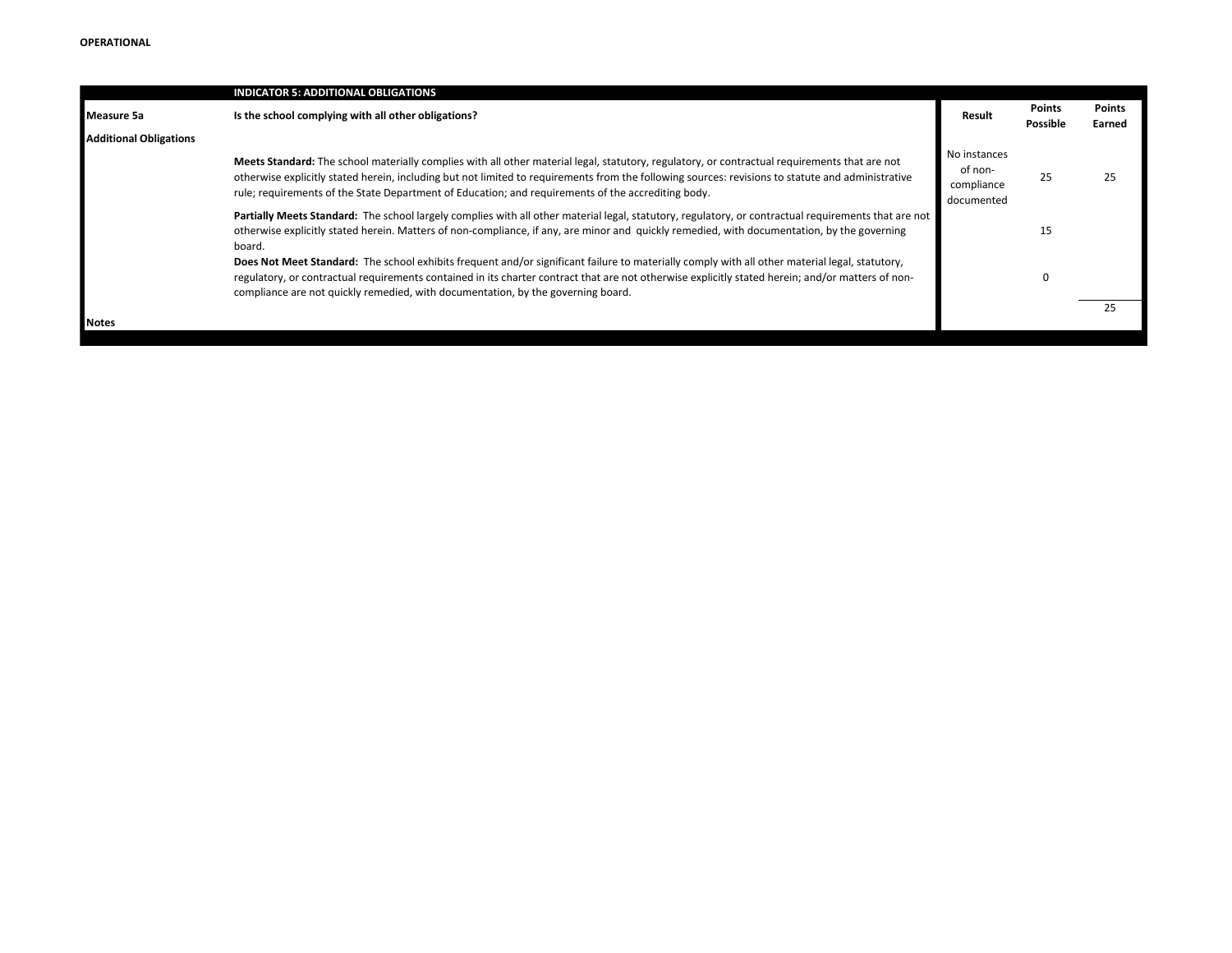|                               | <b>INDICATOR 1: NEAR-TERM</b>                                                                                                                                                                                                                                                                                  |                     |                    |                  |
|-------------------------------|----------------------------------------------------------------------------------------------------------------------------------------------------------------------------------------------------------------------------------------------------------------------------------------------------------------|---------------------|--------------------|------------------|
| Measure 1a                    | <b>Current Ratio: Current Assets divided by Current Liabilities</b>                                                                                                                                                                                                                                            | Result              | Points<br>Possible | Points<br>Earned |
| <b>Current Ratio</b>          | Meets Standard: Current Ratio is greater than or equal to 1.1 OR Current Ratio is between 1.0 and 1.1 and one-year trend is positive (current year ratio is higher than last<br>year's). Note: For schools in their first or second year of operation, the current ratio must be greater than or equal to 1.1. | 3.15                | 50                 | 50               |
|                               | Does Not Meet: Current Ratio is between 0.9 and 1.0 or equals 1.0 OR Current Ratio is between 1.0 and 1.1 and one-year trend is negative.                                                                                                                                                                      |                     | 10                 |                  |
|                               | Falls Far Below Standard: Current ratio is less than or equal to 0.9.                                                                                                                                                                                                                                          |                     | $\Omega$           |                  |
|                               |                                                                                                                                                                                                                                                                                                                |                     |                    | 50               |
| <b>Notes</b>                  |                                                                                                                                                                                                                                                                                                                |                     |                    |                  |
| Measure 1b                    | Current Ratio: Cash divided by Current Liabilities                                                                                                                                                                                                                                                             | Result              | Points<br>Possible | Points<br>Earned |
| <b>Cash Ratio</b>             |                                                                                                                                                                                                                                                                                                                |                     |                    |                  |
|                               | Meets Standard: Cash Ratio is greater than 1.0 OR Cash Ratio is equal to 1.0 and one-year trend is positive (current year ratio is higher than last year's).                                                                                                                                                   | 1.84                | 50                 | 50               |
|                               | Does Not Meet: Cash Ratio is between 0.9 and 1.0 OR Cash Ratio equals 1.0 and one-year trend is negative.                                                                                                                                                                                                      |                     | 10                 |                  |
|                               | Falls Far Below Standard: Cash ratio is equal to or less than 0.9.                                                                                                                                                                                                                                             |                     | $\Omega$           |                  |
|                               |                                                                                                                                                                                                                                                                                                                |                     |                    | 50               |
| <b>Notes</b>                  |                                                                                                                                                                                                                                                                                                                |                     |                    |                  |
|                               |                                                                                                                                                                                                                                                                                                                |                     |                    |                  |
| <b>Measure 1c</b>             | Unrestricted Days Cash: Unrestricted Cash divided by (Total Expenses minus Depreciation Expense/365)                                                                                                                                                                                                           | Result              | Points             | <b>Points</b>    |
| <b>Unrestricted Days Cash</b> |                                                                                                                                                                                                                                                                                                                |                     | Possible           | Earned           |
|                               | Meets Standard: 60 Days Cash OR Between 30 and 60 Days Cash and one-year trend is positive. Note: Schools in their first or second year of operation must have a<br>minimum of 30 Days Cash.                                                                                                                   | 40 days             | 50                 | 50               |
|                               | Does Not Meet: Days Cash is between 15-30 days OR Days Cash is between 30-60 days and one-year trend is negative.                                                                                                                                                                                              |                     | 10                 |                  |
|                               | Falls Far Below Standard: Fewer than 15 Days Cash.                                                                                                                                                                                                                                                             |                     | $\Omega$           |                  |
|                               |                                                                                                                                                                                                                                                                                                                |                     |                    | 50               |
| <b>Notes</b>                  |                                                                                                                                                                                                                                                                                                                |                     |                    |                  |
| Measure 1d                    | Default                                                                                                                                                                                                                                                                                                        | Result              | Points             | Points           |
| <b>Default</b>                |                                                                                                                                                                                                                                                                                                                |                     | Possible           | Earned           |
|                               | Meets Standard: School is not in default of financial obligations. Financial obligations include, but are not limited to: nonpayment, breach of financial representation, non-<br>reporting, non-compliance, financial judgements, loan covenants, and/or tax obligations.                                     | No default<br>noted | 50                 | 50               |
|                               | Does Not Meet: School is in default of financial obligations.                                                                                                                                                                                                                                                  |                     | $\Omega$           |                  |
|                               |                                                                                                                                                                                                                                                                                                                |                     |                    | 50               |
| <b>Notes</b>                  |                                                                                                                                                                                                                                                                                                                |                     |                    |                  |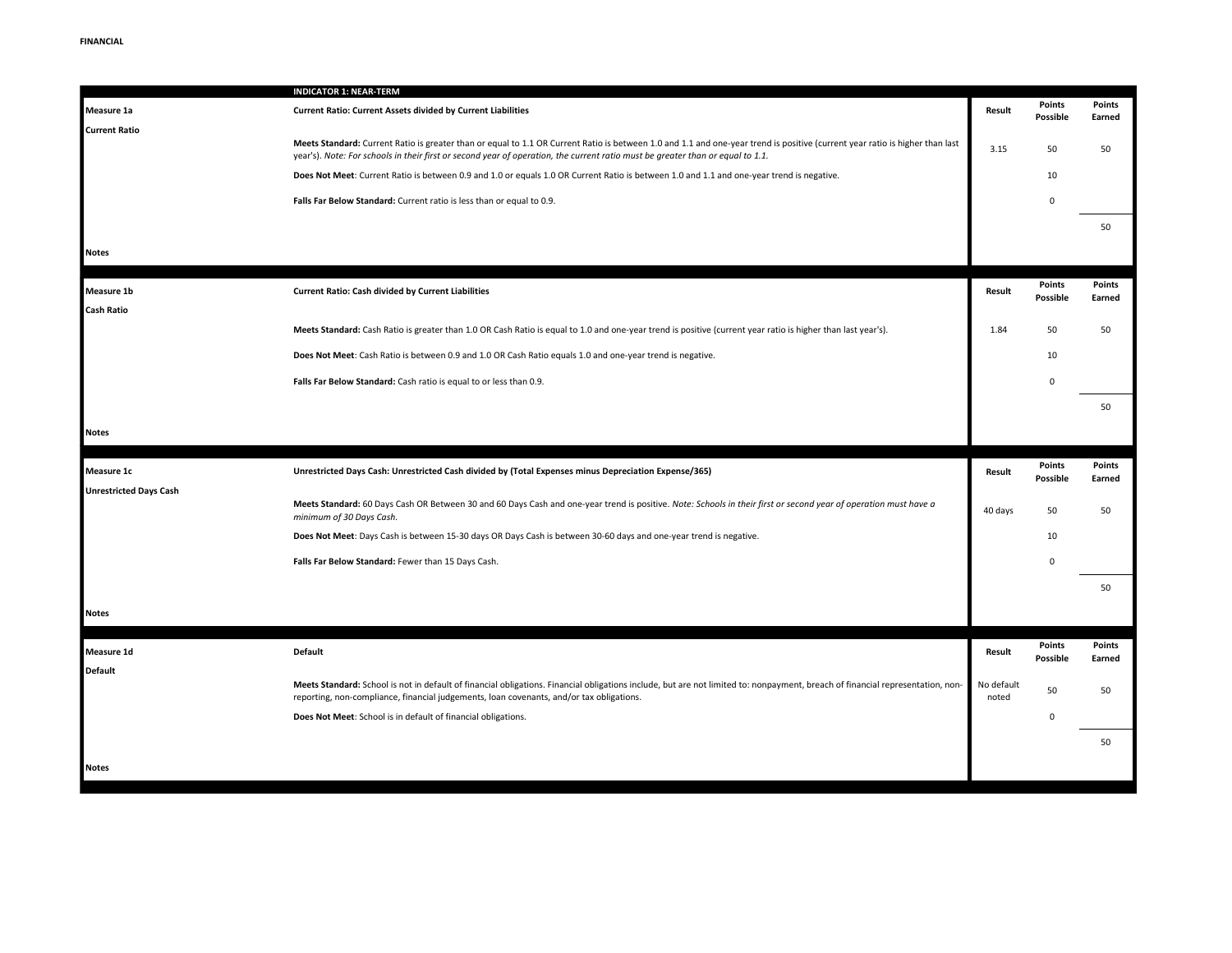|                                                           | <b>INDICATOR 2: SUSTAINABILITY</b>                                                                                                                                                                                                                                                                                                                                                                                                                                   |          |                           |                  |
|-----------------------------------------------------------|----------------------------------------------------------------------------------------------------------------------------------------------------------------------------------------------------------------------------------------------------------------------------------------------------------------------------------------------------------------------------------------------------------------------------------------------------------------------|----------|---------------------------|------------------|
| Measure 2a                                                | Total Margin: Net Income divided by Total Revenue AND Aggregated Total Margins: Total 3-Year Net Income divided by Total 3-Year Revenues.                                                                                                                                                                                                                                                                                                                            | Result   | <b>Points</b><br>Possible | Points<br>Earned |
| <b>Total Margin and Aggregated</b><br>3-Year Total Margin | Meets Standard: Aggregated 3-year Total Margin is positive and the most recent year Total Margin is positive OR Aggregated 3-Year Total Margin is greater than -1.5<br>percent, the trend is positive for the last two years, and the most recent year Total Margin is positive. Note: For schools in their first or second year of operation, the<br>cumulative Total Margin must be positive.                                                                      | See note | 50                        | 50               |
|                                                           | Does Not Meet: Aggregated 3-Year Total Margin is greater than -1.5 percent, but trend does not "Meet Standard".                                                                                                                                                                                                                                                                                                                                                      |          | 30                        |                  |
|                                                           | Falls Far Below Standard: Aggregated 3-Year Total Margin is less than or equal to -1.5 percent OR the most recent year Total Margin is less than -10 percent.                                                                                                                                                                                                                                                                                                        |          | $\Omega$                  |                  |
|                                                           |                                                                                                                                                                                                                                                                                                                                                                                                                                                                      |          |                           | 50               |
| <b>Notes</b>                                              | Aggregated 3-year total margin is positive and the most recent year total margin is positive. Due to the Reinstatement of Pension Liability, as required by GASB 68, Net<br>Position may be higher than expected. Changes in Net Position due to pension reinstatement that do not provide or require current financial resources have been<br>removed from the Net Position calculation. This reinstatement had no material effect on the outcome for this measure. |          |                           |                  |
| <b>Measure 2b</b><br><b>Debt to Asset Ratio</b>           | Debt to Asset Ratio: Total Liabilities divided by Total Assets                                                                                                                                                                                                                                                                                                                                                                                                       | Result   | Points<br>Possible        | Points<br>Earned |
|                                                           | Meets Standard: Debt to Asset Ratio is less than 0.9.                                                                                                                                                                                                                                                                                                                                                                                                                | 0.28     | 50                        | 50               |
|                                                           | Does Not Meet: Debt to Asset Ratio is between 0.9, and 1.0                                                                                                                                                                                                                                                                                                                                                                                                           |          | 30                        |                  |
|                                                           | Falls Far Below Standard: Debt to Asset Ratio is greater than 1.0                                                                                                                                                                                                                                                                                                                                                                                                    |          | $\Omega$                  |                  |
|                                                           |                                                                                                                                                                                                                                                                                                                                                                                                                                                                      |          |                           | 50               |
| <b>Notes</b>                                              | Due to the Reinstatement of Pension Liability, as required by GASB 68, Net Position may be higher than expected. Changes in Net Position due to pension reinstatement<br>that do not provide or require current financial resources have been removed from the Net Position calculation. This reinstatement had no material effect on the outcome<br>for this measure.                                                                                               |          |                           |                  |
| Measure 2c                                                | Cash Flow: Multi-Year Cash Flow = Year 3 Total Cash - Year 1 Total Cash AND One -Year Cash Flow = Year 2 Total Cash - Year 1 Total Cash                                                                                                                                                                                                                                                                                                                              | Result   | <b>Points</b><br>Possible | Points<br>Earned |
| <b>Cash Flow</b>                                          | Meets Standard: Multi-Year Cumulative Cash Flow is positive and Cash Flow is positive each year OR Multi-Year Cumulative Cash Flow is positive, Cash Flow is positive in<br>one of two years, and Cash Flow in the most recent year is positive. Note: Schools in their fist or second year of operation must have positive cash flow.                                                                                                                               | See note | 50                        | 50               |
|                                                           | Does Not Meet: Multi-Year Cumulative Cash Flow is positive, but trend does not "Meet Standard"                                                                                                                                                                                                                                                                                                                                                                       |          | 30                        |                  |
|                                                           | Falls Far Below Standard: Multi-Year Cumulative Cash Flow is negative.                                                                                                                                                                                                                                                                                                                                                                                               |          | $\Omega$                  |                  |
|                                                           |                                                                                                                                                                                                                                                                                                                                                                                                                                                                      |          |                           | 50               |
| Notes                                                     | Multi-Year Cumulative Cash flow is positive and Cash Flow is postive each year.                                                                                                                                                                                                                                                                                                                                                                                      |          |                           |                  |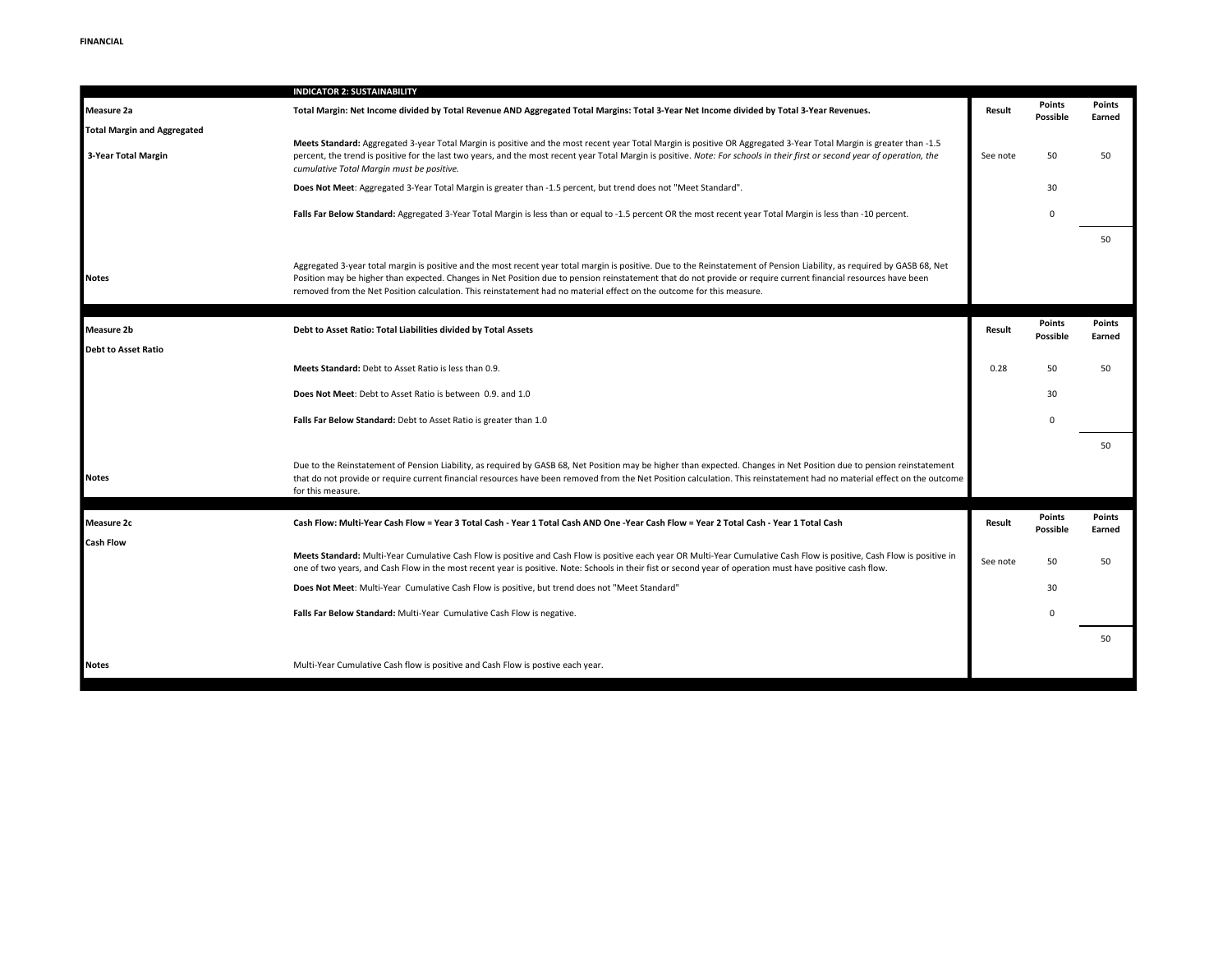| <b>Measure 2d</b>                  | Debt Service Coverage Ratio: (Net Income + Depreciation + Interest Expense)/(Annual Principal, Interest, and Lease Payments)                                                                                                                                                                                                                                                   | Result | Points<br>Possible | Points<br>Earned |
|------------------------------------|--------------------------------------------------------------------------------------------------------------------------------------------------------------------------------------------------------------------------------------------------------------------------------------------------------------------------------------------------------------------------------|--------|--------------------|------------------|
| <b>Debt Service Coverage Ratio</b> |                                                                                                                                                                                                                                                                                                                                                                                |        |                    |                  |
|                                    | Meets Standard: Debt Service Coverage Ratio is equal to or exceeds 1.1                                                                                                                                                                                                                                                                                                         |        | 50                 |                  |
|                                    | Does Not Meet: Debt Service Coverage Ratio is less than 1.1                                                                                                                                                                                                                                                                                                                    | 0.46   |                    |                  |
|                                    |                                                                                                                                                                                                                                                                                                                                                                                |        |                    |                  |
| <b>Notes</b>                       | Note 1: The schoool's score on this measure is affected by the fact that it leases its facility, a common practice among young schools. This score will improve when the<br>school transitions from a lease to a purchase, as planned, a few years from now. While the current socre is less than 1.1, there does not appear to be cause for concern.                          |        |                    |                  |
|                                    | Note 2: Due to the Reinstatement of Pension Liability, as required by GASB 68, Net Position may be higher than expected. Changes in Net Position due to pension<br>reinstatement that do not provide or require current financial resources have been removed from the Net Position calculation. This reinstatement had no material effect<br>on the outcome for this measure. |        |                    |                  |